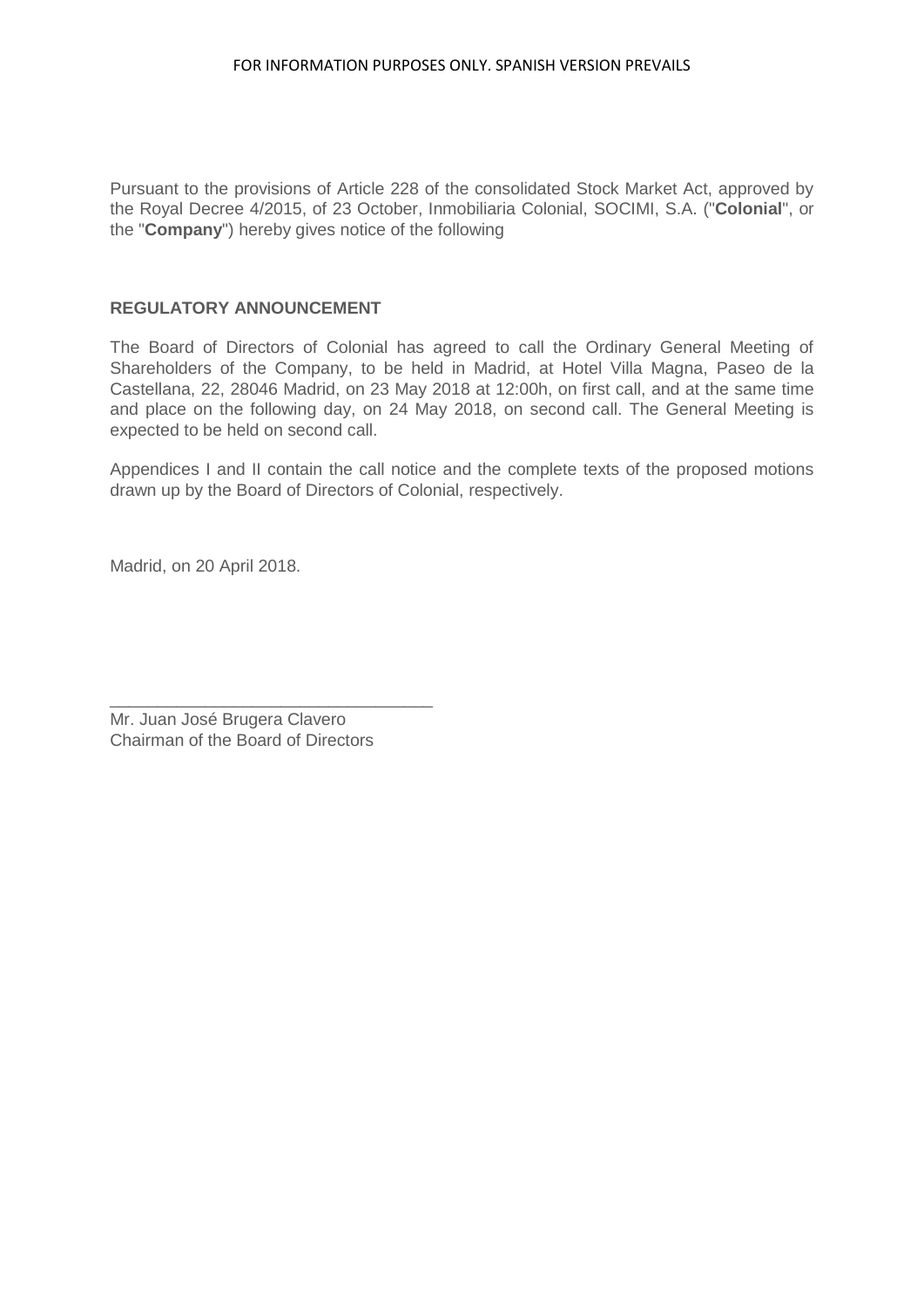

#### **INMOBILIARIA COLONIAL, SOCIMI, S.A.**

#### **NOTICE OF ORDINARY GENERAL MEETING OF SHAREHOLDERS**

As agreed by the Board of Directors of Inmobiliaria Colonial, SOCIMI S.A. (the "**Company**"), the shareholders of the Company are hereby called to the Ordinary General Meeting of Shareholders to be held in the Hotel Villa Magna, Paseo de la Castellana 22, 28046 Madrid, on 23 May 2018, at 12:00, on first call, and at the same time and in the same place on the next day, 24 May 2018, on second call.

**The shareholders are notified that the Ordinary General Meeting of Shareholders is expected to be held on second call on 24 May 2018 at 12:00. In the event the foregoing schedule is altered, it shall be notified in due course.**

The General Meeting will be held based on the following

#### **AGENDA**

**I. Items relating to the annual financial statements, distribution of profit and conduct of the business First** Examination and approval of the individual and consolidated financial statements of Inmobiliaria Colonial, SOCIMI, S.A. for the year ended 31 December 2017. **1.1** Approval of the individual financial statements of Inmobiliaria Colonial, SOCIMI, S.A. for the year ended 31 December 2017. **1.2** Approval of the consolidated financial statements of Inmobiliaria Colonial, SOCIMI, S.A. for the year ended 31 December 2017. **Second** Examination and approval of the proposed distribution of profit for the year ended 31 December 2017. Distribution of dividends. **2.1** Examination and approval of the proposed distribution of profit for the year ended 31 December 2017. **2.2** Distribution of dividends. **Third** Examination and approval of the individual and consolidated directors' reports of Inmobiliaria Colonial, SOCIMI, S.A. and approval of the conduct of business by the Board of Directors in the year ended 31 December 2017. **II. Item relating to the merger by absorption of Axiare Patrimonio SOCIMI, S.A. (as absorbed company) into Inmobiliaria Colonial, SOCIMI, S.A. (as absorbing company). Fourth** Approval of the merger by absorption of Axiare Patrimonio SOCIMI, S.A. (as absorbed company) into Inmobiliaria Colonial, SOCIMI, S.A. (as absorbing company), with the dissolution of the former and the transfer en bloc, by universal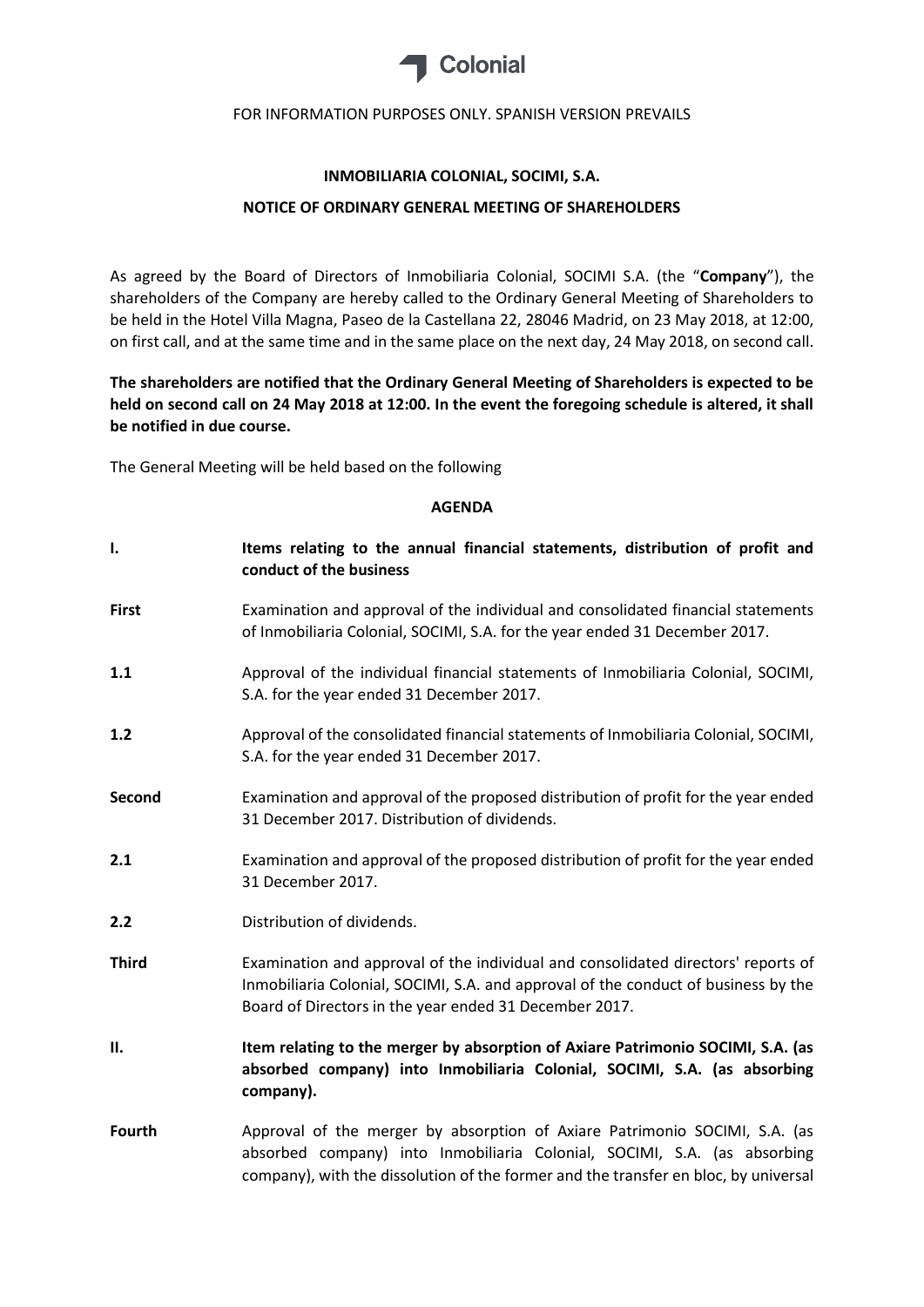

succession, of its assets and liabilities to the absorbing company in accordance with the common draft terms of the merger approved by the respective boards of directors of the participating companies on 10 April 2018. For these purposes, the resolution comprises: (i) approval of the merger balance sheet; (ii) approval of the common draft terms of the merger; (iii) approval of the merger by absorption; (iv) capital increase of Inmobiliaria Colonial, SOCIMI, S.A. through the issue of a maximum of 19,273,622 ordinary shares of 2.50 euro par value each to service the merger exchange ratio and the consequent amendment of Article 5 of the Company Bylaws; (v) application of the tax neutrality regime to the merger; and (vi) the delegation of powers.

#### **III. Items relating to authorisations of the Board of Directors**

- **Fifth** Authorisation for the Board of Directors, pursuant to Article 297.1 b) of the Spanish Limited Liability Companies Law, to increase the share capital, once or several times, through monetary contributions up to half of the share capital within a maximum period of five years at the time and in the amount it deems appropriate. Within the maximum indicated amount, the Board of Directors holds the power to disapply preemptive rights up to a maximum of 20% of the share capital.
- **Sixth** Authorisation given to the Board of Directors to issue, on behalf of the Company and on one or more occasions, for a maximum period of five years, new bonds convertible into company shares or other similar securities that may give the direct or indirect right to subscribe to Company shares, with the express option to disapply the preemptive rights of shareholders up to a maximum of 20% of the share capital and to increase the share capital by the amount necessary to cater for the conversion. Establishment of the criteria to determine the bases and means of conversion.
- **Seventh** Authorisation to reduce the period for calling the extraordinary general meetings of Inmobiliaria Colonial, SOCIMI, S.A., in accordance with Article 515 of the Spanish Limited Liability Companies Law.
- **IV. Items regarding the appointment/re-election and remuneration of Directors**
- **Eighth** Establishment of the number of members of the Board of Directors.
- **Ninth** Appointment and re-election of directors.
- **9.1.** Appointment of Mr Javier López Casado as director of the Company, with the status of proprietary director.
- **9.2.** Re-election of Mr Juan José Brugera Clavero as director of the Company, with the status of executive director.
- **9.3.** Re-election of Mr Pedro Viñolas Serra as director of the Company, with the status of executive director.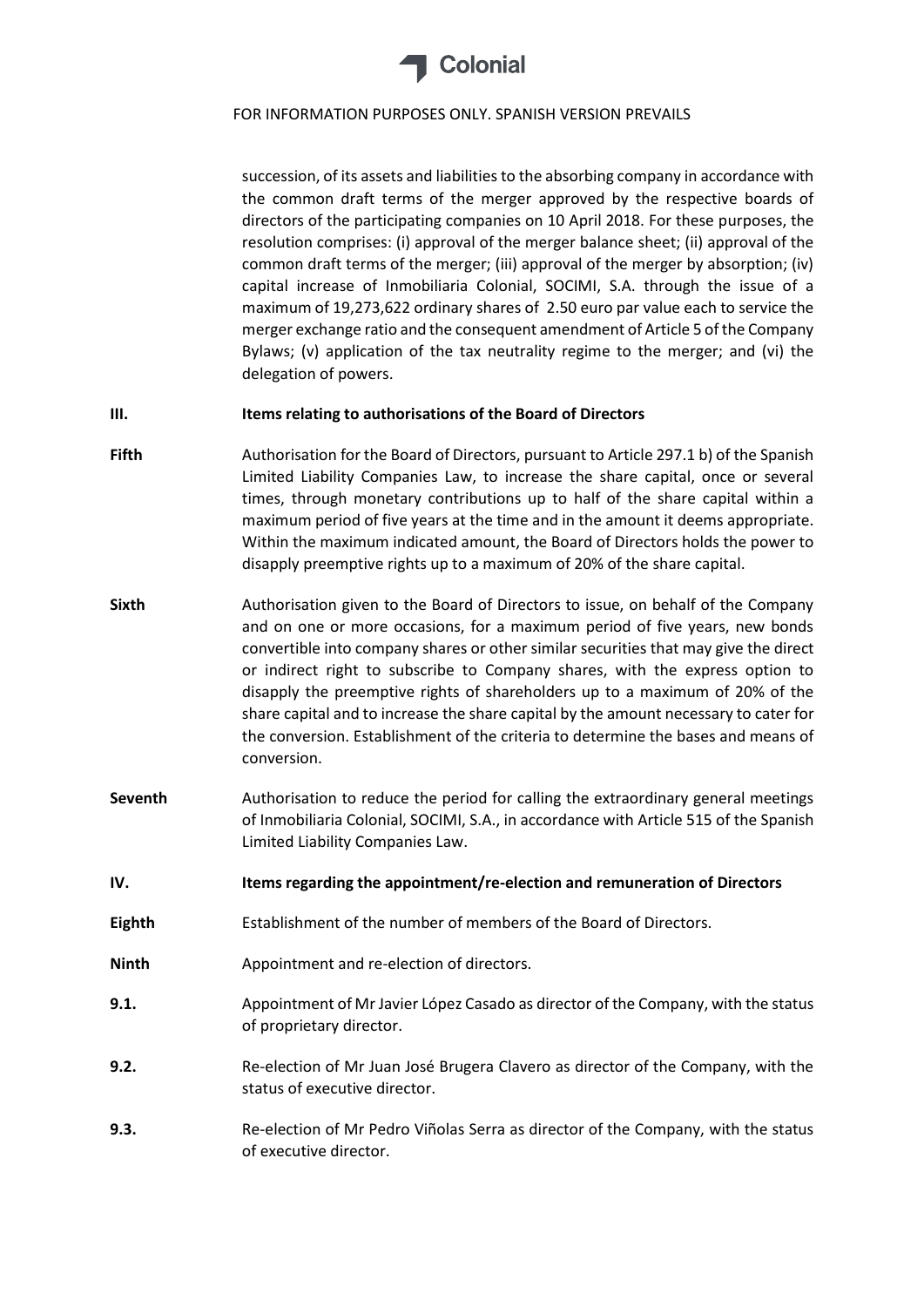

- **9.4.** Re-election of Mr Juan Carlos García Cañizares as director of the Company, with the status of proprietary director.
- **9.5.** Re-election of Ms Ana Sainz de Vicuña Bemberg as director of the Company, with the status of independent director.
- **9.6.** Re-election of Mr Carlos Fernández-Lerga Garrald as director of the Company, with the status of independent director.
- **9.7.** Re-election of Mr Javier Iglesias de Ussel Ordís as director of the Company, with the status of independent director.
- **9.8.** Re-election of Mr Luis Maluquer Trepat as director of the Company, with the status of independent director.
- **Tenth** Voting, in an advisory capacity, on the Annual Remuneration Report of Directors of Inmobiliaria Colonial, SOCIMI, S.A. for 2017.

**V. Informative point** 

- **Eleventh** Information to the General Meeting on the amendment of the Regulations of the Board of Directors of Inmobiliaria Colonial, SOCIMI, S.A.
- **VI. Item relating to the delegation of powers**

**Twelfth** Delegation of powers.

# **SUPPLEMENT TO THE CALL AND SUBMISSION OF FURTHER MOTIONS**

Pursuant to the provisions of Article 16 of the Company Bylaws and Article 519 of the consolidated Spanish Limited Liability Companies Law as approved by Legislative Royal Decree 1/2010 of July 2 (the **"Spanish Limited Liability Companies Law"**), any shareholders of the Company representing at least 3% of the share capital may request that a supplement to the call of the Ordinary General Meeting of Shareholders be published, to include one or more items on the agenda, provided that the new items are accompanied by reasoning or, where appropriate, a supporting motion. Such right shall be exercised by delivering a certified notice to the Company, which must be received at its registered office, located at Paseo de la Castellana 52, 28046 Madrid, within a period of five days as from the date of publication of the call. The supplement to the call must be published at least 15 days prior to the date set to hold the General Meeting.

Likewise, shareholders representing at least 3% of the share capital may, within the same period described in the paragraph above, submit reasoned proposals for resolutions on matters that have already been or should be included on the agenda for a Shareholders' Meeting that has already been called. Upon receipt of such proposals, the Company shall ensure that the proposals and any accompanying documentation, if any, are disseminated among the other shareholders by publishing them continuously on the corporate website [\(www.inmocolonial.com\)](http://www.inmocolonial.com/).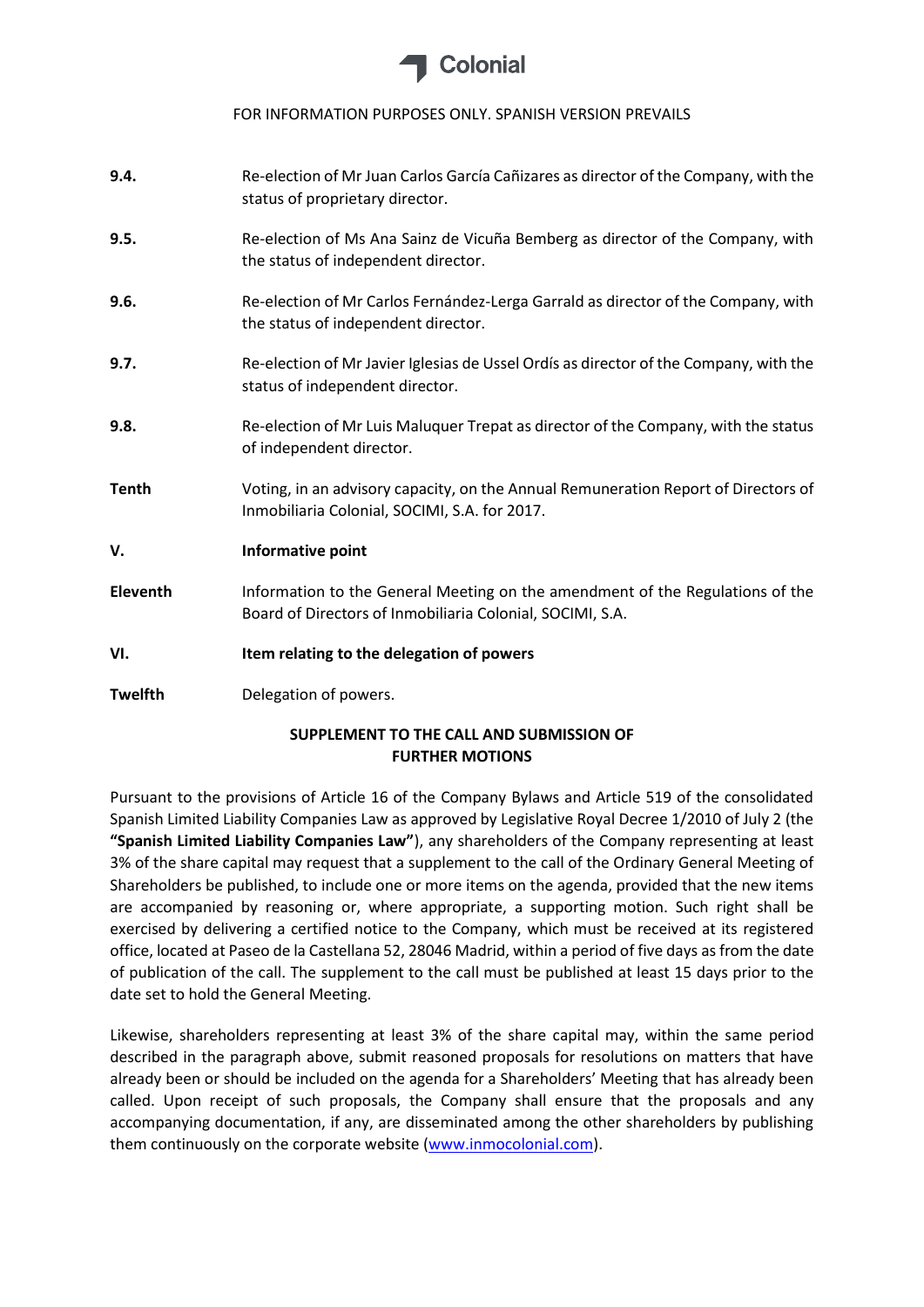

#### **ONLINE SHAREHOLDERS' FORUM**

Pursuant to Article 11 of the General Meeting of Shareholders' Regulations of the Company and Article 539.2 of the Spanish Limited Liability Companies Law, as from the publication of this call and until the end of the day prior to the date scheduled for the holding of the Ordinary General Meeting of Shareholders, the corporate website [\(www.inmocolonial.com\)](http://www.inmocolonial.com/) will feature an Online Shareholders' Forum, which will be accessible, with all due safeguards, by individual shareholders and any specific and voluntary associations duly incorporated and registered in the special Registry operated for such purpose by the Spanish Securities Market Commission (CNMV). Any proposals that are intended for submission as a supplement to the agenda set forth in this call, requests for adherence to such proposals, initiatives to reach the percentage required to exercise a minority right as provided by law, and any offers and requests for voluntary representation may all be posted on the aforesaid Forum.

#### **RIGHT TO INFORMATION**

As from the date of publication of this call, shareholders of the Company may request, up to five (5) days prior to the General Meeting, any information or clarifications as the shareholders may deem necessary regarding the items on the agenda, or submit any questions in writing as the shareholders may deem relevant. In addition, shareholders may also request the directors, in writing and within the aforesaid time period, or verbally during the General Meeting, to provide any clarifications as the shareholders may deem necessary regarding the information available to the public that the Company may have provided to the Spanish Securities Market Commission (CNMV) since the holding of the last General Meeting and regarding the auditor's report.

In accordance with the provisions of Articles 197, 272, 286, 287, 518 and 520 concordant of the Spanish Limited Liability Companies Law, and, with reference to the merger, Articles 39 and 40.2 of *Law 3/2009, of 3 April, regarding structural changes of trading companies* (the **"LME"** or "**Law on Structural Changes**"), the Company's shareholders hold the right to examine and consult the documents indicated below at the registered office, located in Madrid on Paseo de la Castellana 52, and on the corporate website [\(www.inmocolonial.com\)](http://www.inmocolonial.com/), as well as request the free delivery or dispatch: Shareholders of the Company may also examine and consult this documentation at the Company's offices in Barcelona, located at Avenida Diagonal 532, 08006 Barcelona.

- The announcement of the call.
- The total number of shares and voting rights on the date of the call.
- The full texts of the motions on all and any items on the Agenda and, where appropriate, the motions submitted by shareholders.

In addition, regarding the items on the agenda concerning the annual financial statements, the application of the results and company management, the following is provided:

- The separate and consolidated Annual Financial Statements (i.e., Balance Sheet, Profit and Loss Statement, Statement of Changes in Shareholders' Equity, Statement of Cash Flows and Explanatory Notes) of Inmobiliaria Colonial, SOCIMI, S.A. for 2017, together with the respective Auditor's Reports.
- Separate and consolidated directors' reports of Inmobiliaria Colonial, SOCIMI, S.A. for 2017.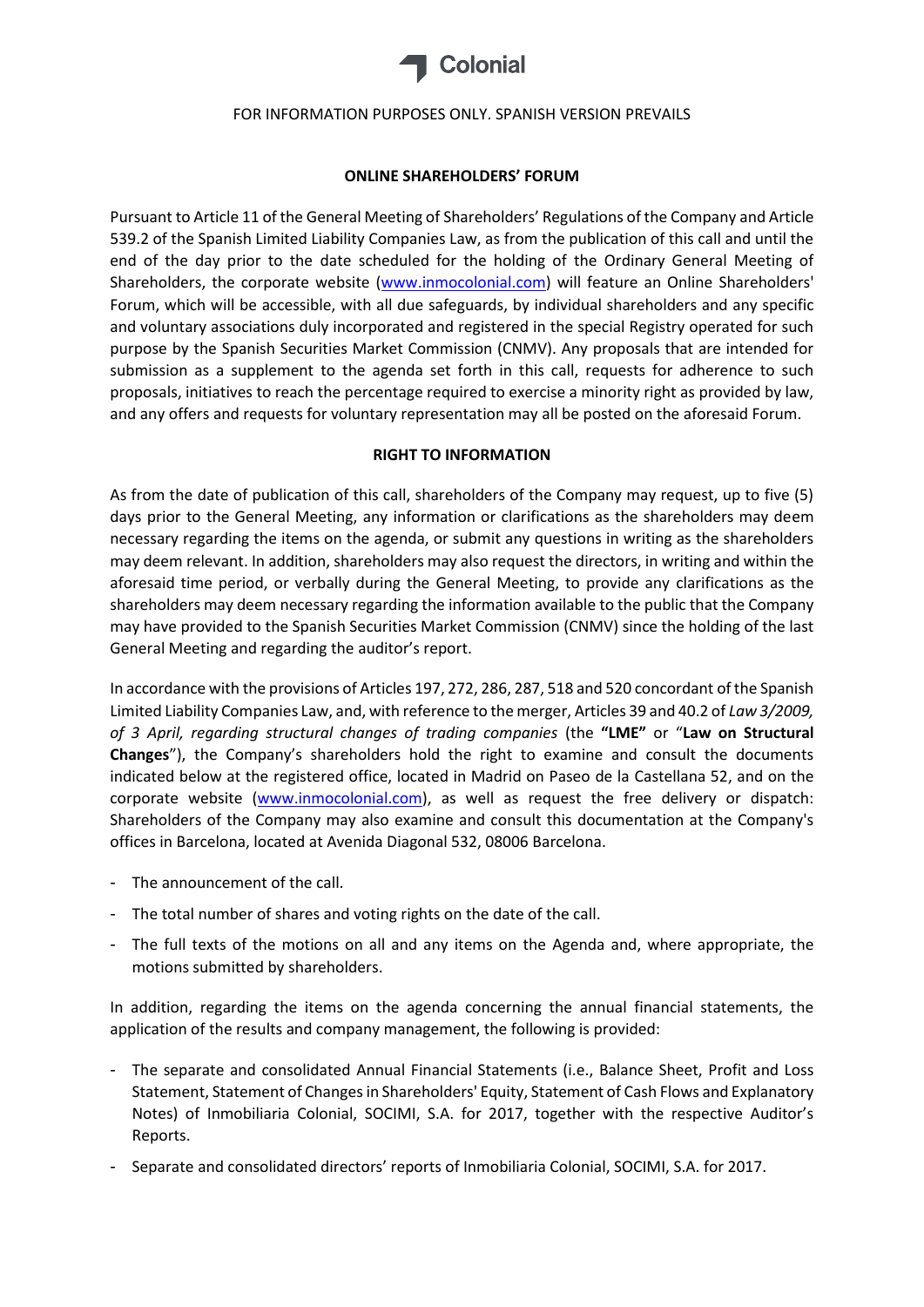

- Annual Corporate Governance Report of Inmobiliaria Colonial, SOCIMI, S.A. for 2017.
- Report of the Audit and Control Committee of Inmobiliaria Colonial, SOCIMI, S.A. on the independence of the external auditor.
- Report of the Audit and Control Committee of Inmobiliaria Colonial, SOCIMI S.A. on its operation.

Concerning the item on the agenda regarding the merger through absorption between Inmobiliaria Colonial SOCIMI, S.A. (as absorbing company) and Axiare Patrimonio, S.A. (as absorbed company), the following is provided:

- The common draft terms of the merger.
- The report of Inmobiliaria Colonial, SOCIMI, S.A.'s Board of Directors regarding the Common Draft Terms of the Merger.
- The report of Axiare Patrimonio SOCIMI, S.A.'s Board of Directors regarding the Common Draft Terms of the Merger.
- The single report of BDO Auditores, S.L.P. as independent expert appointed by the Commercial Registry, on the Common Draft Terms of the Merger.
- The individual and consolidated financial statements and management reports of the last three financial years (2015, 2016 and 2017), and the audit reports of Inmobiliaria Colonial, SOCIMI, S.A. and Axiare Patrimonio SOCIMI, S.A.
- The merger balance sheets of Inmobiliaria Colonial, SOCIMI, S.A. and Axiare Patrimonio, S.A. correspond to the last individual annual balance sheets of each company as of 31 December 2017, with the corresponding reports of the auditor.
- The complete text of the current Company Bylaws of Inmobiliaria Colonial, SOCIMI, S.A. and Axiare Patrimonio SOCIMI, S.A.
- The complete text of the Company Bylaws of Inmobiliaria Colonial, SOCIMI, S.A., applicable once the merger has been executed. The aforementioned Company Bylaws will be Inmobiliaria Colonial, SOCIMI, S.A.'s current Company Bylaws (as recorded in the Appendix to the Common Draft Terms of the Merger), in which, as a consequence of the merger, only the share capital figure will be modified (Article 5 of the Inmobiliaria Colonial, SOCIMI, S.A. Company Bylaws) as a result of the capital increase to service the merger exchange.
- The identity of Inmobiliaria Colonial, SOCIMI, S.A.'s and Axiare Patrimonio SOCIMI, S.A.'s directors, the date on which they took office and the identity of those proposed as directors of the Company as a result of the merger.

As foreseen in Article 40.2 of the LME (or the "Law on Structural Changes"), it is duly recorded that the aforementioned documents were posted on the Company's website ([www.inmocolonial.com\)](http://www.inmocolonial.com/) on the day before the announcement of the call and may be downloaded and printed. It is duly recorded that all the shareholders, bondholders, holders of special rights and workers' representatives have the right to examine copies of the aforesaid documents at the registered office and receive them free of charge, either delivered or dispatched.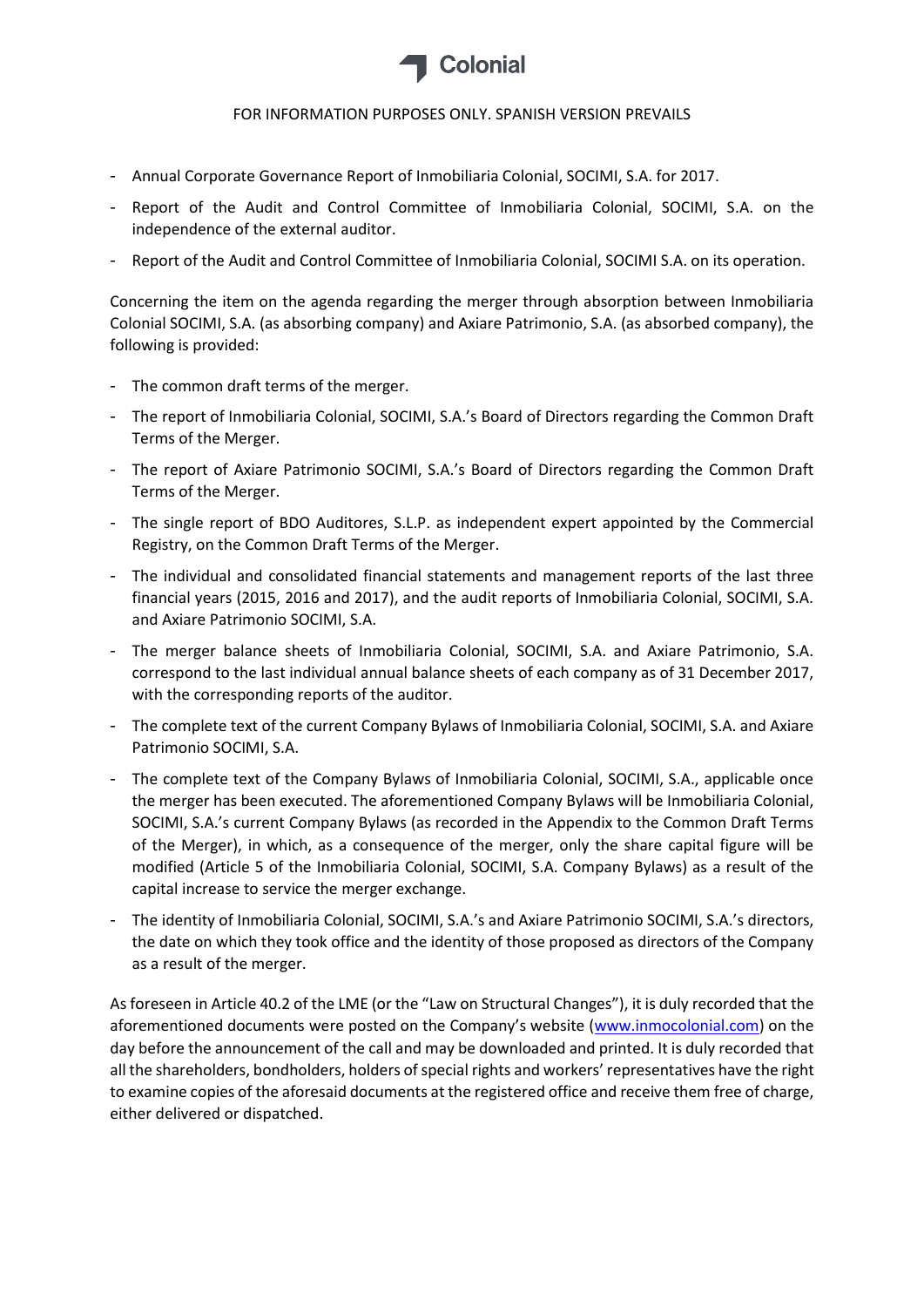

In connection with the items on the agenda regarding the authorisations of the Board of Directors, the following is provided:

- Report of the Board of Directors in connection with the motion to authorise the Board of Directors to increase the share capital pursuant to article 297.1.b) of the recast text of the Spanish Limited Liability Companies Law.
- Board of Directors' report regarding the motion to authorise the Board to issue new bonds that can be converted into new company shares or other similar securities that may give the direct or indirect right to subscribe to company shares, with the express option to disapply shareholders' preemptive rights, and to increase the share capital as required in order to cater for the conversion.

In connection with the items on the agenda regarding the appointment/re-election and remuneration of the Directors, the following is provided:

- Annual Remuneration Report for Directors of Inmobiliaria Colonial, SOCIMI, S.A. for 2017.
- Supporting report from the Board of Directors assessing the competence, experience and merits of the candidates proposed for appointment or re-election.
- Report from the Appointments and Remuneration Committee on the non-independent directors proposed for appointment or re-election.
- Information regarding the Directors whose appointment or re-election is subject to the General Meeting of Shareholders.
- Report of the Appointments and Remuneration Committee of Inmobiliaria Colonial, SOCIMI, S.A. on its operations.As regards the information item on the Agenda

In connection with the information item on the agenda, the following is provided:

- Report of the Board of Directors of Inmobiliaria Colonial, SOCIMI, S.A. in relation to the modification of an article of the regulations of the board of directors.

In relation to the share capital increase with the disapplication of shareholders' preemptive rights carried out by the Board of Directors in November 2017 as authorised by the General Meeting of Shareholders held on 29 June 2017, the following is provided:

- Report by the Board of Directors of Inmobiliaria Colonial, SOCIMI, S.A. on the capital increase with a charge to monetary contributions, with the disapplication of preemptive rights and a provision for incomplete subscription, as authorised at the General Meeting of Shareholders held on 29 June 2017.
- Independent expert report issued by Ernst & Young, S.L. in connection with the capital increase against cash contributions, disapplication of pre-emption rights and projection of an incomplete subscription, under the authorization of the General Meeting of Shareholders held on 29 June 2017.

#### Also, generally:

- Information on the channels of communication between the Company and the shareholders.
- Model attendance, proxy and remote voting card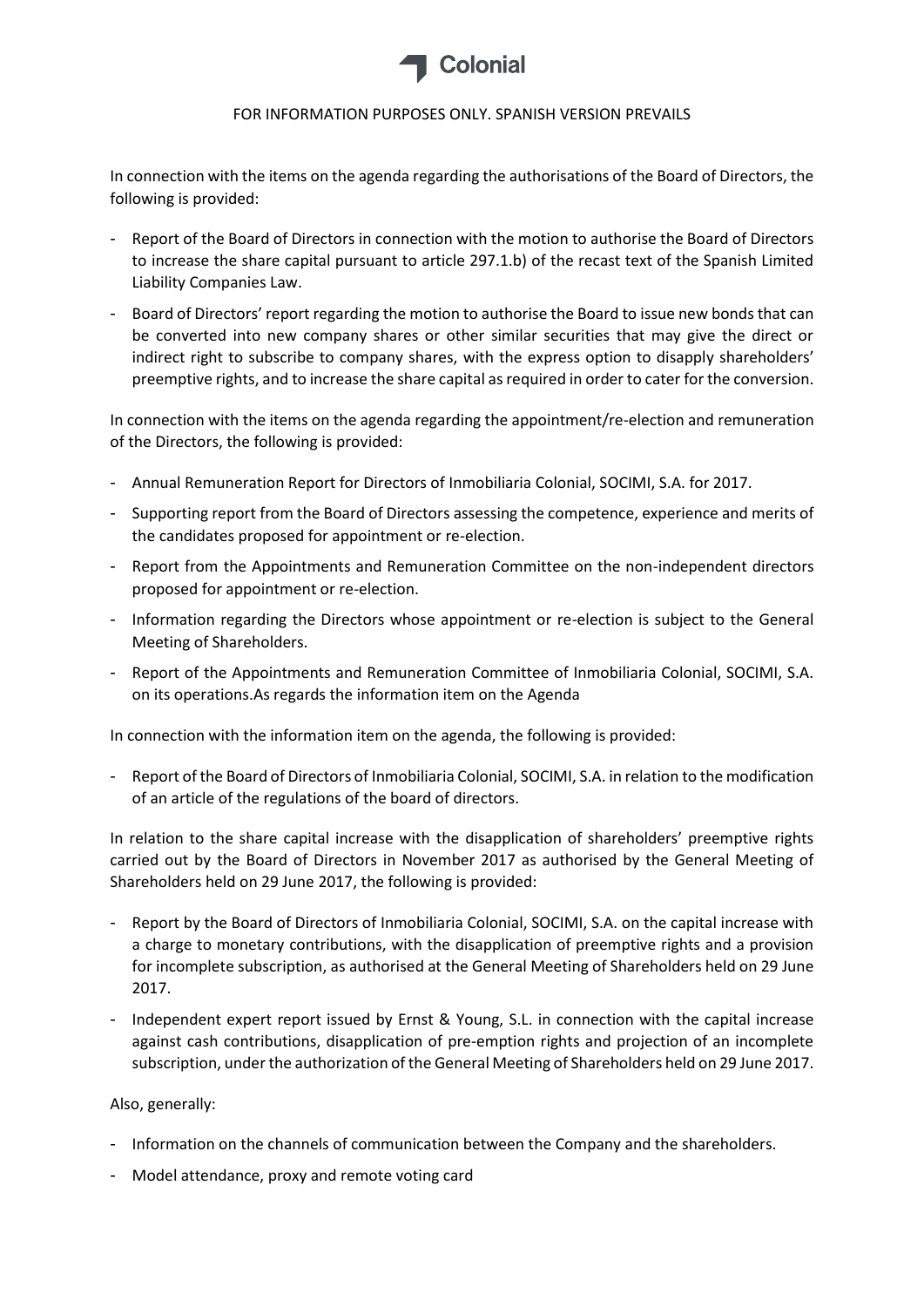

- Means and procedures for granting proxies for the General Meeting and for casting a remote vote.
- Operating Rules for the Online Shareholders' Forum.

#### **RIGHT OF ATTENDANCE**

Pursuant to the provisions of Article 19 of the Company Bylaws and Article 12 of the Regulations of the General Meeting, shareholders may attend and vote at the General Meeting, in person or by proxy, where such shareholders by themselves or as a group, hold at least 500 shares, which must be entered in the shareholders register five (5) days before the date scheduled for the General Meeting. Such shareholders must furnish evidence of the foregoing by showing the relevant certificate of standing, or attendance, proxy and remote voting card issued by the Company or any entities responsible for keeping the shareholder register.

### **RIGHT OF REPRESENTATION**

Pursuant to the provisions of Article 20 of the Company Bylaws and Article 13 of the Regulations of the General Meeting of Shareholders, any shareholder entitled to attend may be represented at the General Meeting by any person, even if he/she is not a shareholder. The proxy must be granted in writing or by means of remote communication, in the terms provided in the following section, and specifically for this Meeting, in accordance with the provisions of Article 184 of the Spanish Limited Liability Companies Law.

A proxy may represent more than one shareholder, without any restrictions on the number of shareholders he/she can represent. A proxy who represents several shareholders may cast both affirmative and negative votes in accordance with the instructions given by each shareholder.

The right of representation shall be exercised in accordance with the provisions set forth in the applicable regulations and in the corporate website [\(www.inmocolonial.com\)](http://www.inmocolonial.com/). Representation may be revoked at any time. The attendance of the shareholder represented at the General Meeting, either personally or remotely, involves the revocation of any proxy, whatever the date thereof. The Chairman and the Secretary of the General Meeting shall have the broadest powers to recognise the validity of the proxy or any document evidencing such representation.

The exercise of the right of representation may be evidenced by the representative on the date scheduled to hold the General Meeting by showing the attendance, proxy and remote voting card, duly completed and signed.

Any proxies received with no indication of the specific person to whom the shareholder has granted his/her representation shall be deemed granted to the Chairman of the General Meeting or his/her substitute in case of conflict of interests.

In accordance with Articles 523 and 526 of the Spanish Limited Liability Companies Law, it is hereby notified that the following may be involved in a conflict of interests: (i) the Chairman of the Board of Directors, and any other member of the Board of Directors, regarding items 3, 9 and 10 of the Agenda; and (ii) the members of the Board of Directors, if any, falling in the situations envisaged in paragraphs b) and c) of Article 526.1 of the Spanish Limited Liability Companies Law that may arise beyond the Agenda. In connection with any of them, the proxy shall be deemed granted, if the principal has not given any specific voting instructions, to the Secretary of the General Meeting.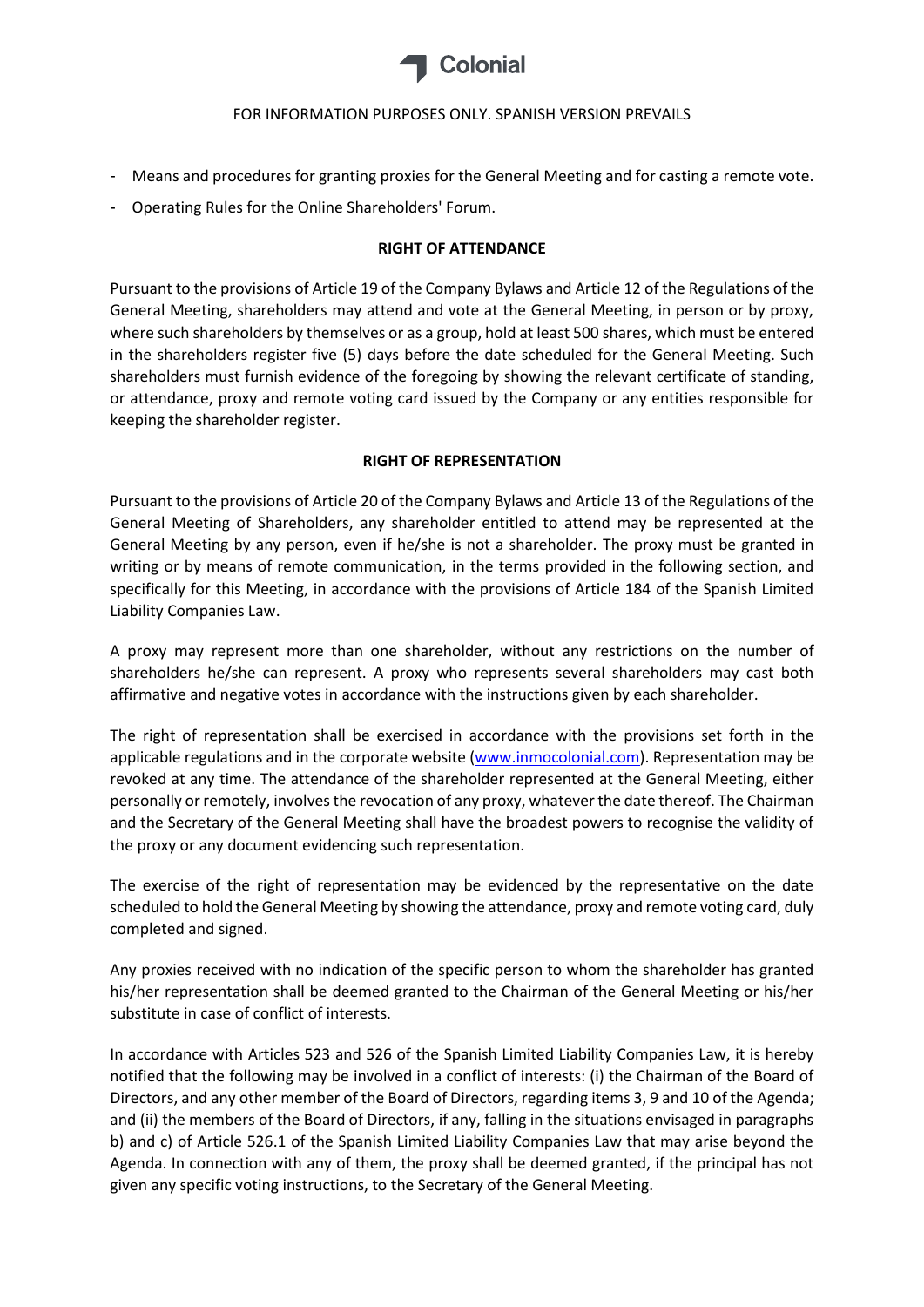

#### **PROXY AND DISTANCE VOTING**

Shareholders may provide the Company prior to the General Meeting with a notice of exercise of the right of representation, and cast their vote on the motions relating to any items included on the Agenda, in writing, and likewise notify the Company prior to the General Meeting via the following means:

- a) By delivering in person the attendance, proxy and remote voting card received from the depositary institutions or, as appropriate, the card form included on the corporate website [\(www.inmocolonial.com\)](http://www.inmocolonial.com/), duly completed and signed in the *"Proxy"* section or, as appropriate, the *"Remote voting"* section, at the Company's registered office (Paseo de la Castellana 52, 28046 Madrid) or in the Company's offices in Barcelona (Avenida Diagonal 532, 08006 Barcelona), from 9:00 am to 2:00 pm, for the attention of the Shareholder Relations Office ("Oficina de Atención al Accionista").
- b) By delivering the attendance, proxy and remote voting card received from the depositary institutions or, as appropriate, the template card on the corporate website [\(www.inmocolonial.com\)](http://www.inmocolonial.com/), duly completed and signed in the *"Proxy"* section or, as appropriate, the *"Remote voting"* section, to the Company's registered office (Paseo de la Castellana 52, 28046 Madrid) or the Company's offices in Barcelona (Avenida Diagonal 532, 08006 Barcelona), for the attention of the Shareholder Relations Office ("Oficina de Atención al Accionista").
- c) Through the proxy or electronic voting platform expressly enabled on the corporate website [\(www.inmocolonial.com\)](http://www.inmocolonial.com/), in accordance with the procedure indicated thereon.

Any representation or vote reported by any of the means set forth in paragraphs a), b) and c) above shall be received by the Company at least twenty-four (24) hours prior to the time and date set for the General Meeting on the first call, without prejudice to the authority of the Chairman to admit any votes and proxies received thereafter. Otherwise, any votes shall be deemed as not cast or any proxies shall be deemed as not granted.

A remote vote will be void:

- a) If it is subsequently expressly revoked by the same means used to cast the vote and within the time limits established to do so.
- b) If the casting shareholder physically attends the meeting.

Shareholders who have cast their vote remotely shall be considered present for the purposes of constituting the quorum of the General Meeting.

# **MINIMUM INFORMATION OF THE COMMON DRAFT TERMS OF THE MERGER BY ABSORPTION BETWEEN INMOBILIARIA COLONIAL, SOCIMI, S.A. (AS ABSORBING COMPANY) AND AXIARE PATRIMONIO SOCIMI, S.A. (AS ABSORBED COMPANY)**

Pursuant to the provisions of Article 40.2 regarding Articles 31 and 35 of the Law on Structural Changes, the minimum information legally required of the Common Draft Terms of the Merger subject to the approval of the General Meeting of Shareholders is indicated below and the complete content is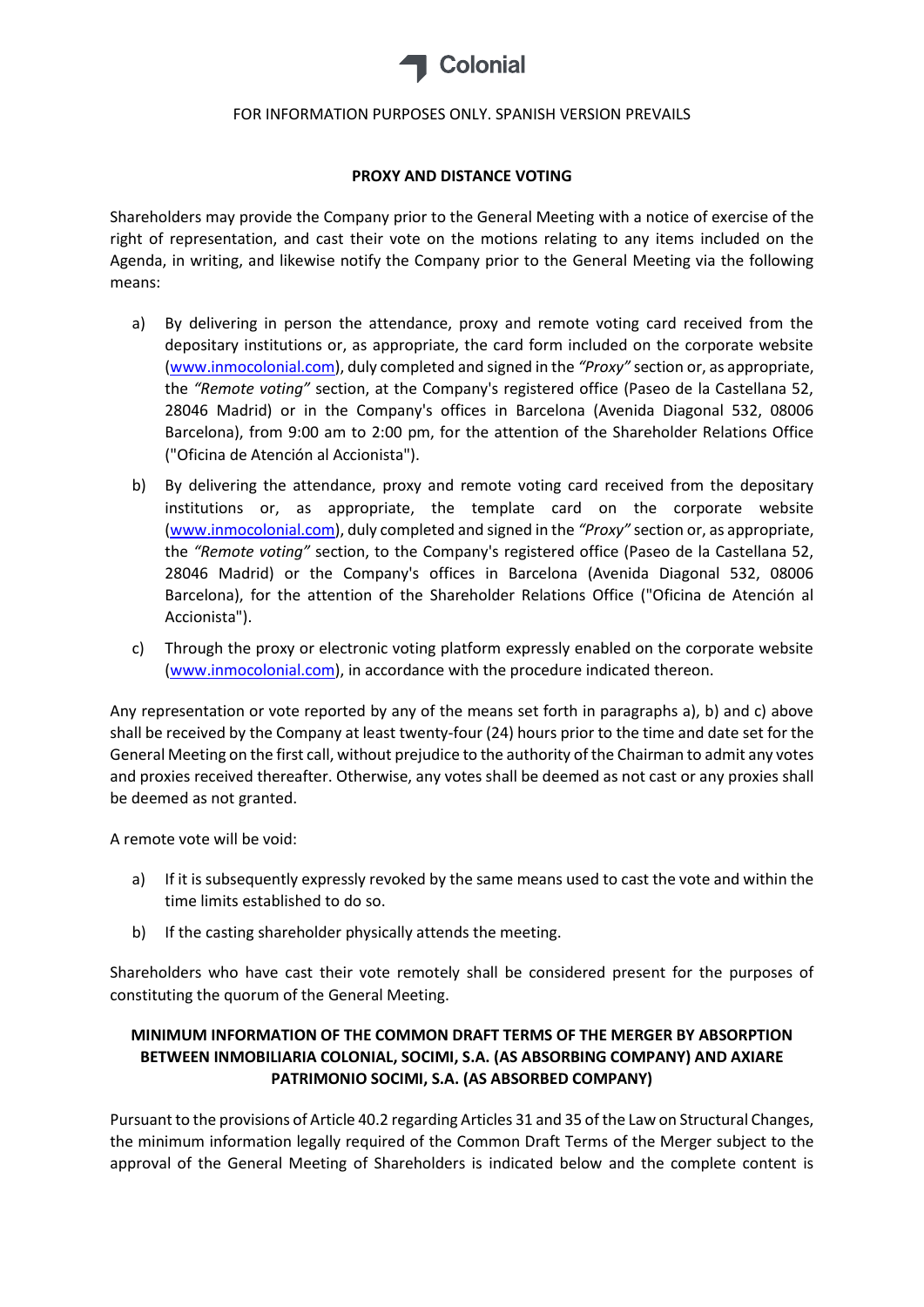

available on the Company's websites ([www.inmocolonial.com\)](http://www.inmocolonial.com/) and on Axiare Patrimonio SOCIMI, S.A.'s ([www.axiare.es\)](http://www.axiare.es/).

# **1. The name, corporate type and registered office of the merging companies and of the resulting company after the merger, and their identification data in the Commercial Registry**

*Absorbing company:* Inmobiliaria Colonial, SOCIMI, S.A., a Spanish corporation ("sociedad anónima"), with registered office in Madrid, Paseo de la Castellana Inmobiliaria Colonial, SOCIMI, S.A. is a Spanish public liability company ("sociedad anónima"), with registered office in Madrid, Paseo de la Castellana, 52, 5ª planta, post code 28046, with tax number (NIF) A-28027399 and legal entity identifier (LEI) 95980020140005007414. Colonial is registered at the Madrid Commercial Registry, in volume 36660, page 87, sheet number M-30822.

Absorbed company: Axiare Patrimonio SOCIMI, S.A., a Spanish corporation ("sociedad anónima"), with registered office in Madrid, Calle José Ortega y Gasset Axiare Patrimonio SOCIMI, S.A. is a Spanish public liability company ("sociedad anónima"), with registered office in Madrid, Calle José Ortega y Gasset, 29, 5ª planta, postcode 28006, with tax number (NIF) A-86971249 and legal entity identifier (LEI) 959800A9PB7NMEC9M863. Axiare is registered in the Commercial Registry of Madrid, in volume 32158, page 171, section 8, sheet number M-578698.

## **2. The share exchange ratio, the planned complementary cash compensation and, as appropriate, the procedure for converting the shares**

The exchange ratio of Axiare shares for Colonial shares has been determined on the basis of the real value of the assets and liabilities of both companies. Under this approach, the resulting exchange ratio is 1.8554 Colonial shares of 2.50 euro par value for each Axiare share of 10 euro par value. No additional cash compensation is provided.

Colonial will exchange the Axiare shares by delivering newly issued ordinary shares. In this regard, Colonial will increase its share capital by the amount necessary to service the exchange by issuing and delivering ordinary shares of Colonial. The subscription of the new shares of Colonial will be reserved for Axiare shareholders and, as a result, there will be no preemptive subscription rights for Colonial's shareholders.

The exchange of Axiare shares for Colonial shares will be executed through the corresponding depository entities, in accordance with *Royal Decree 878/2015, of 2 October, on registration, clearing and settlement of transferable securities represented by book entries, on the legal framework for central securities depositories and central counterparties and on transparency requirements for issuers of securities admitted to trading on an official secondary market* and in accordance with Article 117 of the Spanish Limited Liability Companies Law. All the shares of Axiare will be redeemed as a result of the merger.

# **3. Impact of the merger on industry contributions or ancillary provisions in the company being extinguished and compensations provided, where appropriate, to the affected shareholders in the company created by the merger**

Industry contributions: Given that Axiare is a public limited company, there are no industrial contributions and, therefore, no compensation will be granted for this item.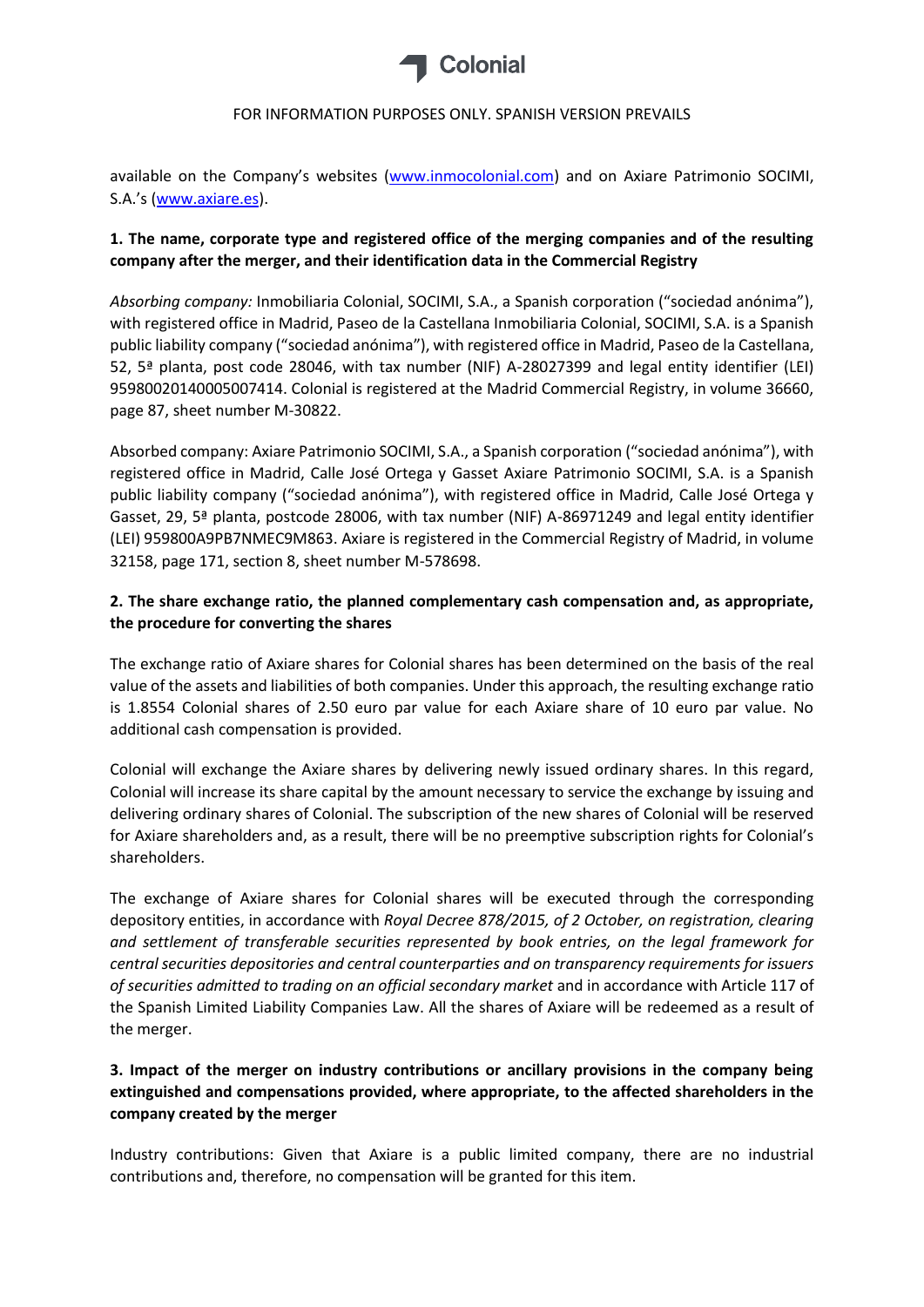

*Ancillary provisions*: Axiare has included Article 9 ("*Ancillary provisions*") and Article 52 ("*Special rules for the distribution of dividends*") in its Company Bylaws, which impose a series of duties on its shareholders (communication and compensation) in order to enable Axiare to comply with the special tax regime of the SOCIMI and to be compensated for the damages that may be caused by taxation.

Colonial, in its capacity as a SOCIMI, and for the same purposes of complying with the special tax regime of SOCIMI, as well as being compensated for the damages that may be caused by the taxation of certain shareholders, has included Article 8 bis. "('Ancillary provisions') and Article 37a. "("*Special rules for the distribution of dividends*") in its Company Bylaws. These bylaws similar to those contained in Axiare's Company Bylaws.

Notwithstanding the foregoing, as a result of Colonial's share in Société Fonciere Lyonnaise ("SFL"), and to enable Colonial to comply with the special tax regime of SOCIMIs, and to be compensated for any damage that might be caused by the taxation of certain shareholders, Colonial's Company Bylaws lay down obligations for shareholders that are not natural persons and owners of at least 10% of the share capital. Given that there are no shareholders in Axiare who own shares that, if the Merger is approved and according to the exchange ratio established, will own a share in Colonial larger than 10% of the company's share capital (there would be no such shareholders even in the event all Axiare shares not held by Colonial were held by a single shareholder), the stipulations contained in Colonial's Company Bylaws as a result of its share in SFL will have no impact for the shareholders of the companies being merged, and no compensation will be granted for this concept; and all this notwithstanding the possibility that Axiare shareholders have been able to transfer their share under the framework of the public takeover bid over all Axiare's shares by Colonial.

# **4. The rights granted in the resulting company to those holding special rights or holders of securities other than equity instruments or options offered.**

There are no special shares or holders of securities other than equity instruments at Axiare. Consequently, no special rights will be granted and no options will be offered.

# **5. Benefits of any kind attributed at the resulting company to independent experts who are required to participate, where applicable, in the merger, as well as the directors of the merging companies, the absorbing company or the new company**

No benefits will be attributed to the independent expert who issues the related report on the Common Draft Terms of the Merger or to the directors of the companies involved in the Merger.

## **6. Date on which the shareholders of the new shares will have the right to participate in company profits and any related peculiarity**

The new Colonial shares issued to service the exchange of Axiare shares will give the right to a share in Company's profit from the date of registration of the public deed of merger at the Commercial Registry.

# **7. The date as of which the merger will have accounting effects in accordance with the provisions of the Spanish National Chart of Accounts**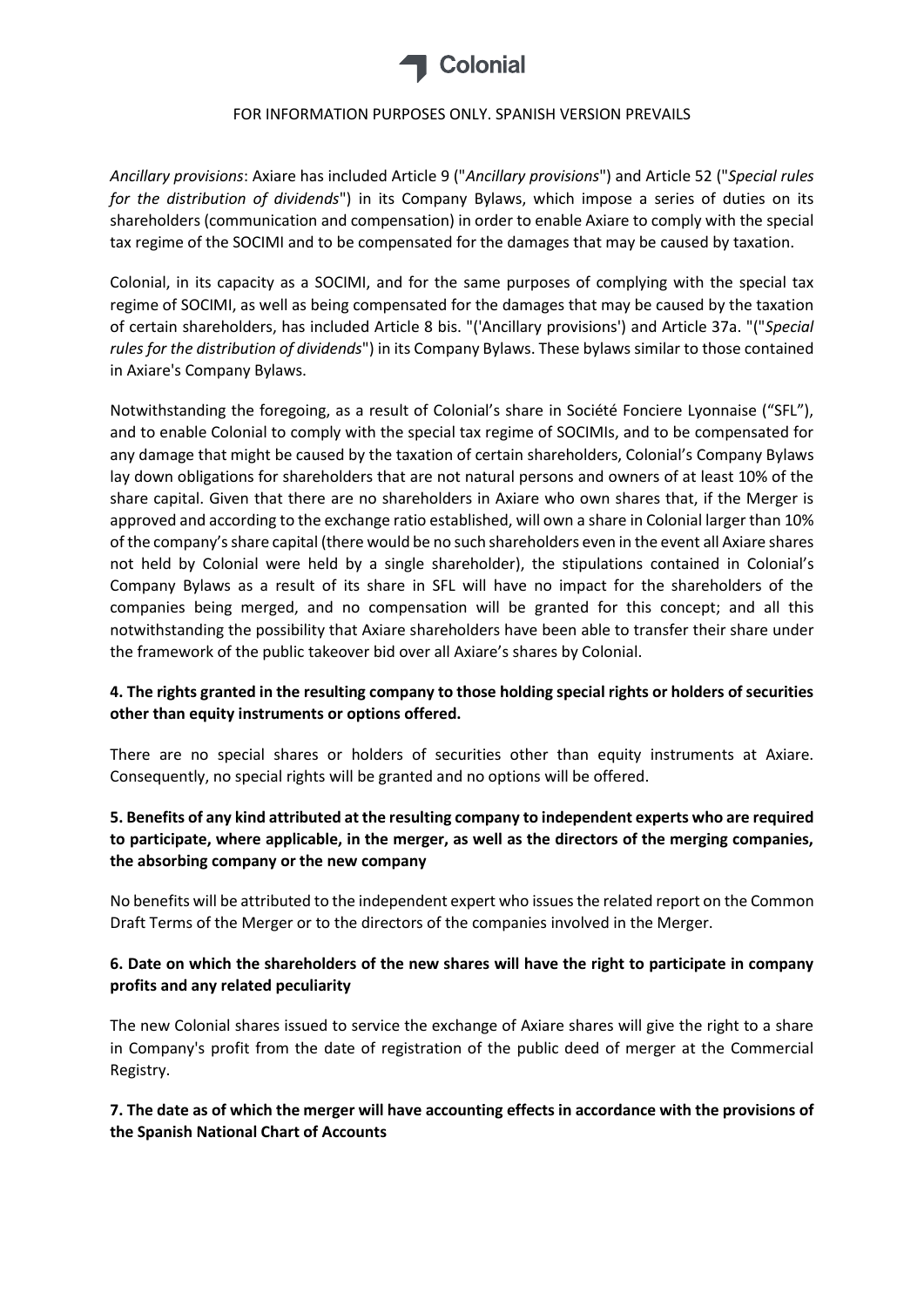

In accordance with the Spanish National Chart of Accounts enacted by Royal Decree 1514/2007, of 16 November (the "**Spanish National Chart of Accounts**"), the date on which the Merger will take effect for accounting purposes will be 2 February 2018.

## **8. The Bylaws of the company resulting from the merger**

The Company Bylaws of the company resulting from the Merger will be those of Colonial, which will be amended solely to reflect Colonial's new share capital as a result of the capital increase performed to service the exchange of Axiare shares for newly issued shares of Colonial.

# **9. Information on the valuation of the assets and liabilities of each company transferred to the resulting company**

The assets and liabilities comprising the equity of Axiare that will be transferred en-bloc and by universal succession to Colonial will be valued in books pursuant to the General Chart of Accounts, specifically rules 19 and 21 thereof.

# **10. The dates of the financial statements of the merging companies used to set the conditions under which the merger is carried out**

Colonial and Axiare's annual financial statements as of 31 December 2017 have been used. PricewaterhouseCoopers Auditores, S.L, audited the individual and consolidated financial statements of Colonial and Axiare for that year.

# **11. The possible consequences of the merger on employment, as well as its possible gender impact on the administrative bodies and the impact, if any, on the company's social responsibility.**

In accordance with Article 44 of the revised text of the Workers' Statute, approved by Royal Legislative Decree 2/2015, of 23 October, regulating corporate succession, Colonial will be subrogated to Axiare's labour and social security rights and obligations.

Colonial and Axiare will fulfil their obligations of information and, as required, consultation with the legal representatives of the employees of each, pursuant to the provisions of labour regulations. In addition, the appropriate public bodies will be notified of the planned Merger, particularly the General Treasury of Social Security.

Following execution of the Merger, the labour rights of the employees of the participating companies shall be respected in accordance with the law. In like manner, the two entities are to undergo operational and functional integration, for which purpose Colonial is presently analysing the labour structure resulting thereof. In any case, it is possible that certain duplications and inconsistencies may arise in the jobs of both organisations. Colonial may, therefore, implement the necessary legal procedure with the aim of correcting them in the coming months. In any event, Colonial will assess and propose measures designed to retain talent in order to maximise the value of the group resulting from integration with Axiare.

Moreover, Colonial expects no gender impact as a result of the Merger.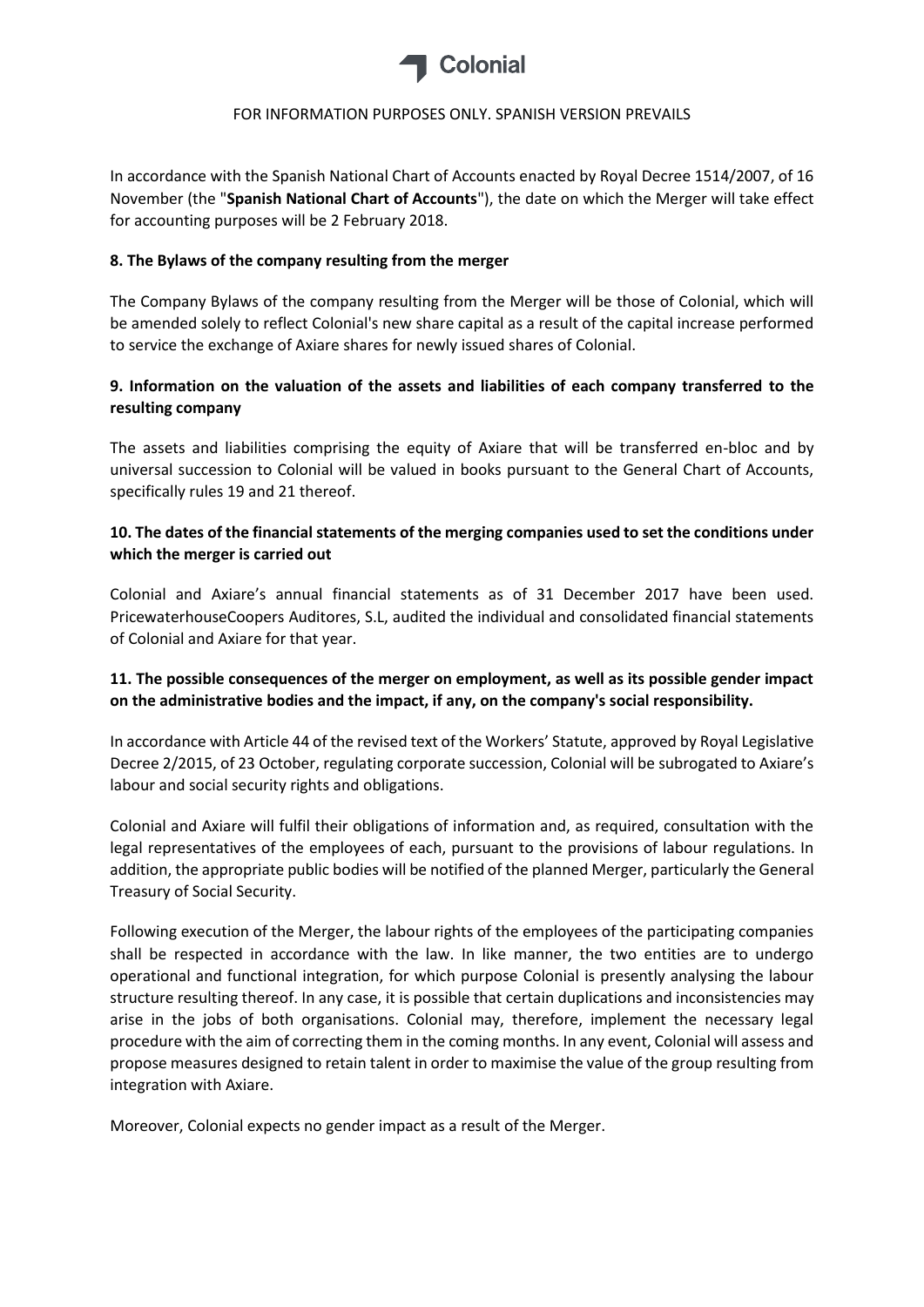

Finally, the Merger is not expected to have an impact on Colonial's corporate social responsibility policy.

# **12. Resources and timeframes envisaged for the settlement of the debts acquired by the resulting company to acquire control over the absorbed company**

Colonial has incurred debts in order to acquire control over Axiare. In this respect, Colonial's Board of Directors, in its meeting held on 12 November 2017, agreed to the presentation of a takeover bid for the entirety of the shares of Axiare (the **"Bid**"), the consideration of which was met funds from (i) Colonial's capital increase for an effective amount of 338,065,197 euros; (ii) the sale of 9,907,257 treasury shares for the effective amount of 78,168,257.73 euros within the context of the aforesaid share capital increase; and (iii) the issue of ordinary bonds in the total nominal amount of 800 million euros. From this simple bond issue, 620 million euros were used to acquire Axiare shares within the framework of the Bid.

In relation to the debt it took on for the Axiare buyout (simple bond issue), in November 2017, Colonial issued simple bonds in the total nominal amount of 800 million euros, admitted for trading on the Irish Stock Exchange under the "Euro Medium Term Note Programme" approved by the Central Bank of Ireland. The purpose of the issue was to meet the general corporate needs of Colonial, including the funding of new investments, such as the acquisition of shares in Axiare and the repayment of Colonial's debt, as applicable.

The issue is divided into 2 series: (i) a series of ordinary bonds for a total nominal amount of 500 million euros maturing in November 2025, with an annual 1.625% coupon and an issue price of 99.577% of the nominal value; and (ii) a series of ordinary bonds for a total nominal amount of 300 million euros maturing in November 2029, with an annual 2.5% coupon and an issue price of 99.969% of the nominal value.

In accordance with the provisions of article 35.1 of the Law on Structural Changes, it is hereby stated that Colonial will pay the debt described above, as well as the interest accrued thereon, with the cash flows it generates in the normal course of its activities. The terms for the repayment of the debt and the interest accrued thereon shall be those provided for in the instruments representing the debt itself and detailed in the preceding paragraph.

### **PROTECTION OF PERSONAL DATA**

Under the applicable rules on protection of personal data -mainly t*he Regulation (EU) 2016/679 of 27 April 2016 on the protection of natural persons with regard to the processing of personal data and on the free movement of such data and Organic Law 15/1999 of 13 December 1999 on the Protection of Personal Data*- shareholders are hereby informed of the existence of a file or automated processing, including personal data provided by shareholders or banks, Brokers and Dealers at which the shareholders have deposited their shares, through the agency legally authorised to keep the shareholder register, i.e. Iberclear, in connection with the General Meeting, and any other data as may arise as a result thereof. The purpose of such file or automated processing is only the management and administration of the relations between the Company and the shareholders (including, where appropriate, their proxies) in connection with the General Meeting of Shareholders of the Company. The legal basis of the data processing is the need to comply with the provisions of the Spanish Limited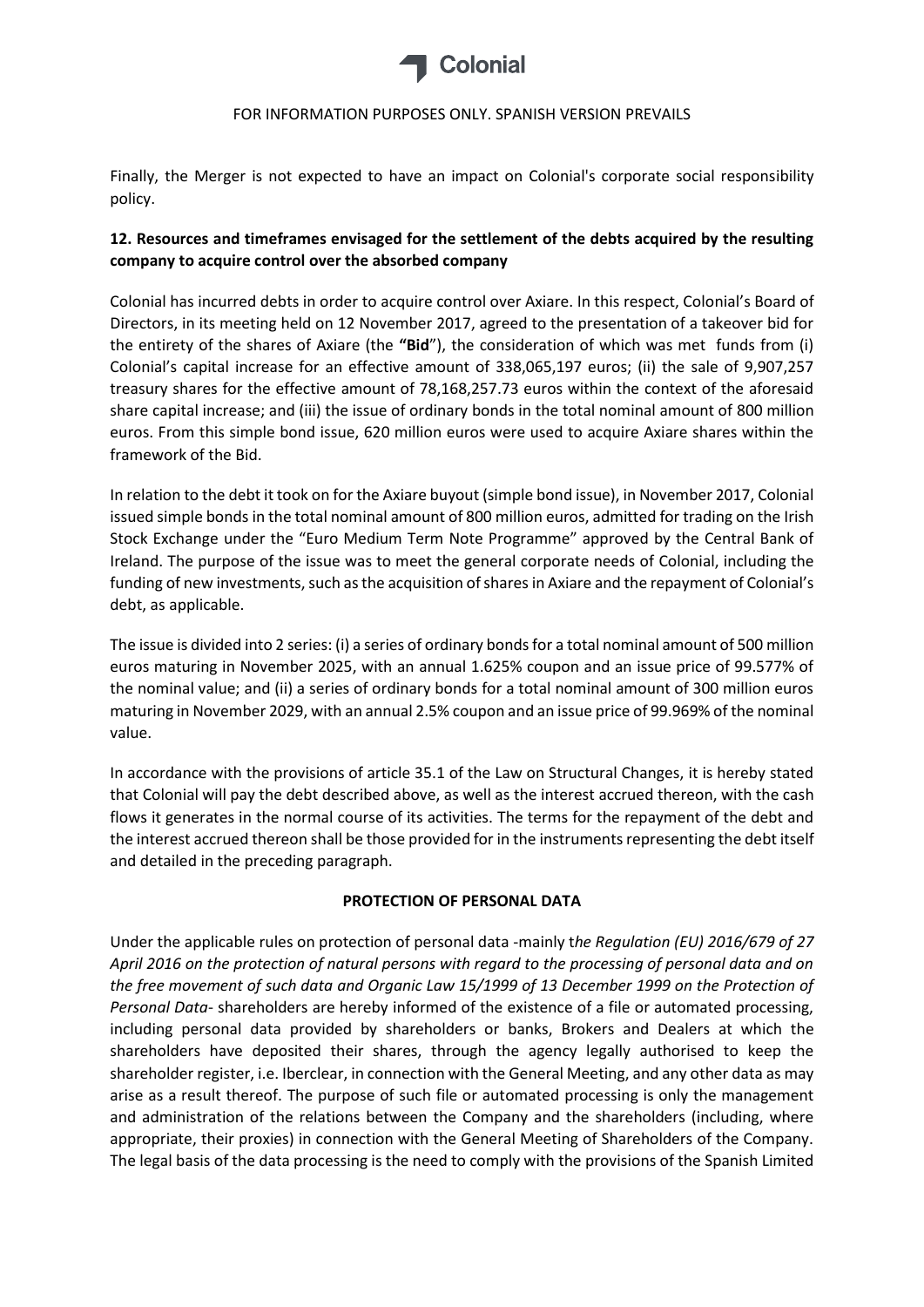

Liability Companies Law. The Company will store the data for the duration of its obligations relating to the Ordinary General Meeting and for the 5 years following its termination.

Shareholders or their proxies have the right to access, rectify, cancel, delete and oppose the processing of their data, as well as to exercise the other rights recognised in current data protection legislation with the extension and limitations provided for in said legislation. To do so, they must send a notice (including the identification of the holder of the rights, e.g. a photocopy of their ID card) to the following address: Inmobiliaria Colonial, SOCIMI, S.A., Paseo de la Castellana 52, 28046 Madrid.

The Company, in its capacity as data controller, has adopted all security measures required by law on its facilities, systems and files, and will safeguard the confidentiality of the relevant personal data, save where such data must be disclosed as required by Law or by a court and/or governmental order.

## **NOTARISATION OF THE MINUTES OF THE MEETING**

Minutes of the Ordinary General Meeting shall be issued by a Notary Public upon request of the Board of Directors, in accordance with the provisions of Article 203 of the Spanish Limited Liability Companies Law and Article 101 of the Commercial Registry Regulations as approved by Royal Decree 1784/1996, of 19 July ("Reglamento del Registro Mercantil").

## **GENERAL INFORMATION**

For any clarification or additional information, shareholders may contact the Shareholder Relations Office ("Oficina de Atención al Accionista"), through the following means:

- Post: to the registered office (Paseo de la Castellana 52, 28046 Madrid) or the Company's office in Barcelona (Avenida Diagonal 532, 08006 Barcelona).
- Telephone no. (+34) 934 047 910, on business days, from 09:00 to 14:00
- Email address[: accionistas@inmocolonial.com.](mailto:accionistas@inmocolonial.com)

Also, on the date of the General Meeting a Shareholder Relations Office ("Oficina de Atención al Accionista"), will be set up in a visible location within the premises where the meeting is to be held, in order to deal with any questions and doubts raised by the shareholders.

In Madrid, 19 August 2018

Mr Juan José Brugera Clavero Chairman of the Board of Directors

\_\_\_\_\_\_\_\_\_\_\_\_\_\_\_\_\_\_\_\_\_\_\_\_\_\_\_\_\_\_\_\_\_\_\_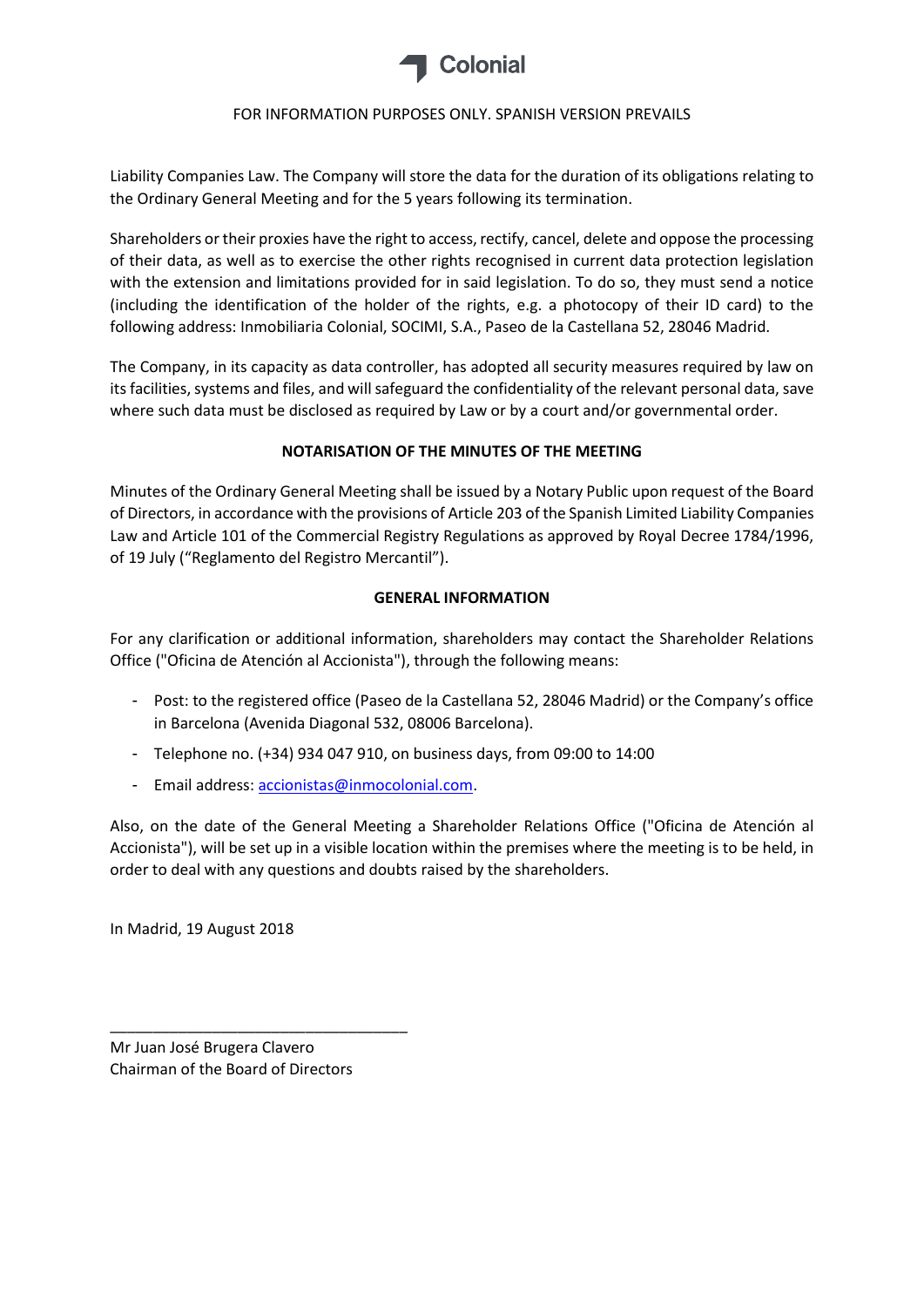

# **PROPOSED RESOLUTIONS CONCERNING ON ITEMS ON THE AGENDA FOR THE ORDINARY GENERAL MEETING OF INMOBILIARIA COLONIAL, SOCIMI, S.A.TO BE HELD ON 23 MAY 2018 ON FIRST CALL OR, FORESEEABLY, ON 24 MAY 2018 ON SECOND CALL.**

**I. Items relating to the annual financial statements, distribution of profit and approval of the conduct of the company**'**s business.**

*One.- Examination and approval of the individual and consolidated financial statements of Inmobiliaria Colonial, SOCIMI, S.A. for the year ended 31 December 2017.*

**1.1 Approval of the individual financial statements of Inmobiliaria Colonial, SOCIMI, S.A. for the year ended 31 December 2017.**

It is resolved to approve the individual financial statements of Inmobiliaria Colonial, SOCIMI, S.A. for the year ended 31 December 2017, comprising the Balance sheet, Income Statement, Statement of Changes in Equity, Statement of Cash Flows and the Notes to the financial statements for the year then ended.

## **1.2 Approval of the consolidated financial statements of Inmobiliaria Colonial, SOCIMI, S.A. for the year ended 31 December 2017.**

It is resolved to approve the consolidated financial statements of Inmobiliaria Colonial, SOCIMI, S.A. and subsidiaries for the year ended 31 December 2017, comprising the Consolidated statement of financial position, Consolidated statement of comprehensive income, Consolidated statement of changes in equity, Consolidated statement of cash flows and the Notes to the consolidated financial statements for the year then ended.

# *Two.-Examination and approval of the proposed distribution of profit for the year ended 31 December 2017. Distribution of dividends.*

# **2.1 Examination and approval of the proposed distribution of profit for the year ended 31 December 2017.**

In view of the individual financial statements of Inmobiliaria Colonial, SOCIMI, S.A., which reflect profit for the year ended 31 December 2017 amounting to EUR 32,497,303.42, it is resolved to distribute profit as follows:

- 3,249,730.34 euros to the legal reserve.
- 29,247,573.08 euros to dividends.

### **2.2 Distribution of dividends**

It is resolved to distribute a dividend of 0.18 euro per share, which, taking into account the number of shares currently outstanding, would entail a maximum total dividend of 78,357,124.08 euros. This maximum total dividend will be distributed with a charge to (i) 29,247,573.08 euro earmarked for dividends referenced in resolution 2.1 above; (ii) voluntary reserves, up to a maximum of 37,047,896.80 euros, and (iii) share premium, up to a maximum of 12,061,654.20 euros. The total amount of the dividend and, consequently, the amount of the reserves earmarked for payment of the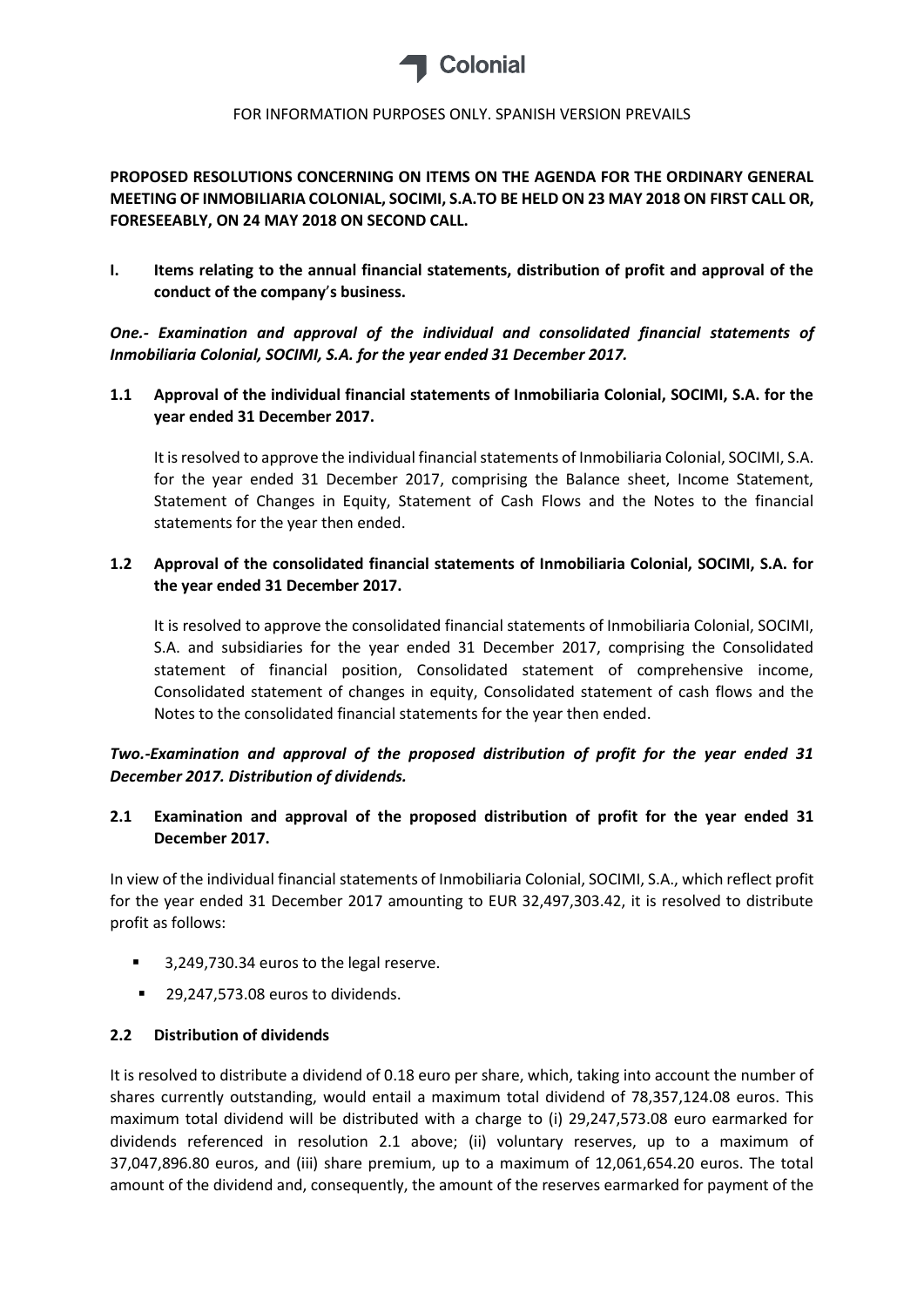

dividend will be determined prior to distribution on the basis of the treasury shares held by Inmobiliaria Colonial, SOCIMI, S.A.

The dividend provided for in this second resolution (2.1 and 2.2) will be distributed through the entities participating in Sociedad de Gestión de los Sistemas de Registro, Compensación y Liquidación de Valores, S.A.U. (Iberclear). The Board of Directors, with express power of delegation, will be empowered to: (i) set the date on which to determine the registered holders entitled to receive the dividends (record date), which will, in all cases, be prior to registration of the merger referenced in item four on the agenda of this General Meeting; (ii) set the specific dividend payment date; (iii) designate the entity to act as paying agent; and (iv) perform such actions as may be necessary or appropriate to pay the dividend.

# *Three.- Examination and approval of the individual and consolidated directors' reports of Inmobiliaria Colonial, SOCIMI, S.A. and approval of the conduct of business by the Board of Directors in the year ended 31 December 2017.*

It is resolved to approve the individual and consolidated directors' reports of Inmobiliaria Colonial, SOCIMI, S.A. ("the **Company**") for the year ended 31 December 2017, which include the Company's Annual Corporate Governance Report as of 31 December 2017.

It is also resolved to approve the conduct of business by the Company's Board of Directors, the Chairman and the CEO in the year ended 31 December 2017, in view of the Company's individual and consolidated directors' reports that have been made available to the shareholders.

**II. Item relating to the merger by absorption of Axiare Patrimonio SOCIMI, S.A. (as absorbed company) into Inmobiliaria Colonial, SOCIMI, S.A. (as absorbing company).**

*Four.- Approval of the merger by absorption of Axiare Patrimonio SOCIMI, S.A. (as absorbed company) into Inmobiliaria Colonial, SOCIMI, S.A. (as absorbing company), with the dissolution of the former and the transfer en bloc, by universal succession, of its assets and liabilities to the absorbing company in accordance with the common draft terms of the merger approved by the respective boards of directors of the participating companies on 10 April 2018. For these purposes, the resolution comprises: (i) approval of the merger balance sheet; (ii) approval of the common draft terms of the merger; (iii) approval of the merger by absorption; (iv) capital increase of Inmobiliaria Colonial, SOCIMI, S.A. through the issue of a maximum of 19,273,622 ordinary shares of 2.50 euro par value each to service the merger exchange ratio and the consequent amendment of Article 5 of the Company Bylaws; (v) application of the tax neutrality regime to the merger; and (vi) the delegation of powers.*

In accordance with the *Law 3/2009, of 3 April, on structural changes to companies* ("**Law on Structural Changes**") and other applicable legislation, the following resolutions are adopted as part of a single operation:

### **4 (i) Approval of the merger balance sheet**

Approved as the merger balance sheet of Inmobiliaria Colonial, SOCIMI, S.A. ("**Colonial**" or the "**Company**") is the individual balance sheet included in the annual financial statements for the year ended 31 December 2017 prepared by the directors at their meeting on 22 February 2018, which were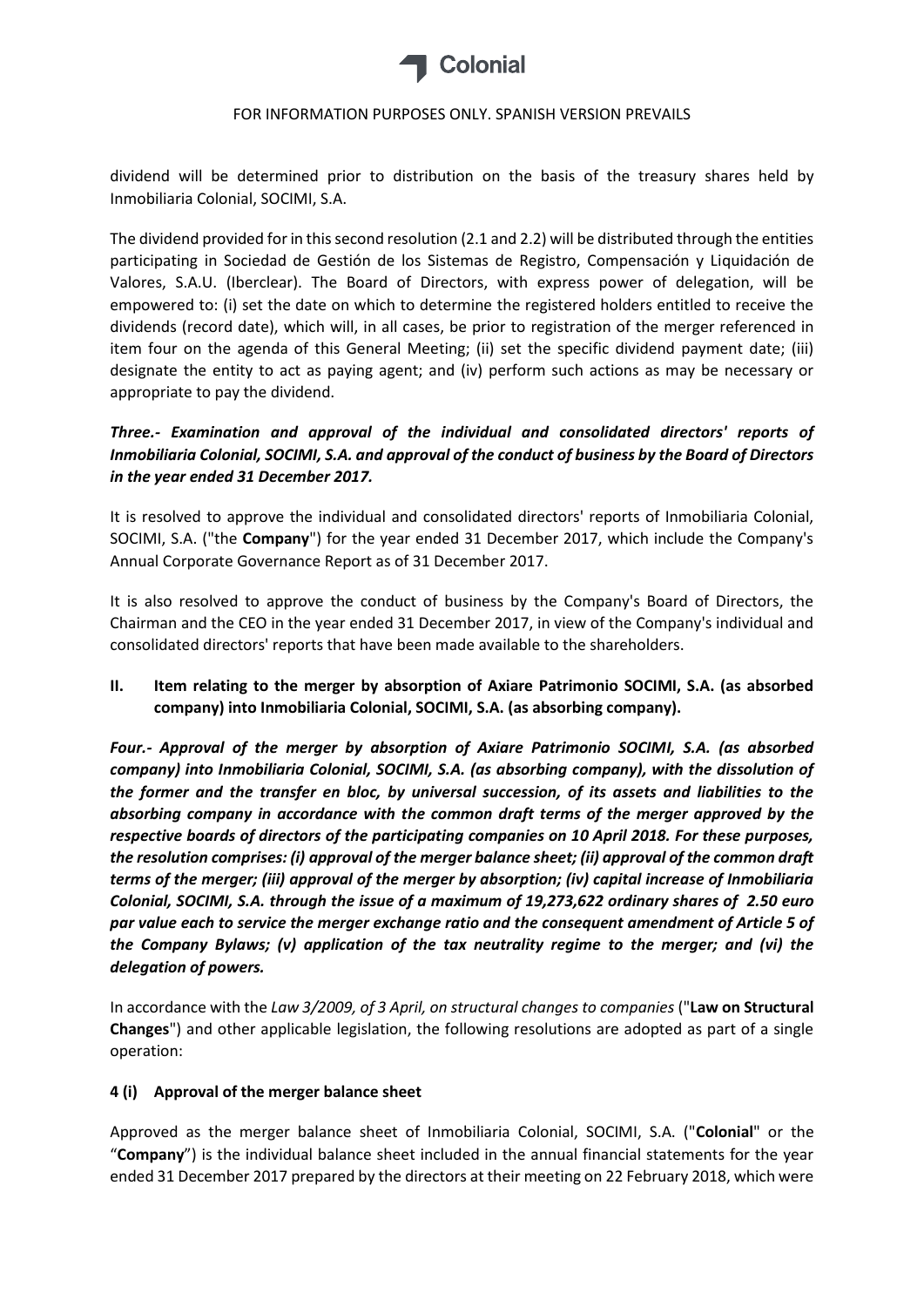

duly audited by PricewaterhouseCoopers Auditores, S.L. and submitted for approval by the shareholders at this Ordinary General Meeting of Shareholders under item one of the agenda.

The annual financial statements of Colonial for the year ended 31 December 2017, together with the related auditor's report, have been posted on the Colonial website [\(www.inmocolonial.com\)](http://www.inmocolonial.com/) and can be downloaded and printed in accordance with Article 39 of the Law on Structural Changes.

The merger balance sheet approved by this resolution shall be included as an **Appendix** to the minutes of the General Meeting of Shareholders.

## **4 (ii) Approval of the Common Draft Terms of the Merger**

The Common Draft Terms of the Merger by absorption of Axiare Patrimonio SOCIMI, S.A. (as the absorbed company) into Inmobiliaria Colonial, SOCIMI, S.A. (as absorbing company), which were jointly approved by the respective boards of directors of the participating companies on 10 April 2018 (the "**Common Draft Terms of the Merger**"), are approved in full and without any amendment. They are deemed reproduced herein in full.

In accordance with Article 32 of the Law on Structural Changes, the Common Draft Terms of the Merger were posted on and can be downloaded and printed from the corporate websites of the companies participating in the merger [\(www.inmocolonial.com](http://www.inmocolonial.com/) and [www.axiare.es\)](http://www.axiare.es/). Without prejudice to the foregoing, a copy of the Common Draft Terms of the Merger was submitted to the Madrid Commercial Registry.

The Common Draft Terms of the Merger approved by this resolution shall be included as an **Appendix** to the minutes of the General Meeting of Shareholders.

# **4 (iii) Approval of the Merger by absorption**

The Merger by absorption of Axiare Patrimonio SOCIMI, S.A. (as absorbed company) into Inmobiliaria Colonial, SOCIMI, S.A. (as absorbing company) through the dissolution without liquidation and transfer en bloc, by universal succession, of the assets and liabilities of the absorbed company to the absorbing company, which will acquire the rights and obligations of the absorbed company on the terms and conditions set out in the Common Draft Terms of the Merger.

Under Article 228 of the *Commercial Registry Regulations* enacted by *Royal Decree 1784/1996, of July 19,* the following are the mandatory disclosures for this Merger agreement, which must exactly reflect the provisions of the Common Draft Terms of the Merger. For the purposes of the disclosures below, all the words beginning with a capital letter and not specifically defined will have the same meaning as established in this connection in the Common Draft Terms of the Merger.

### *1. Particulars of the participating companies*

### *Absorbing company*

 **INMOBILIARIA COLONIAL, SOCIMI, S.A**., a Spanish corporation ("sociedad anónima"), with registered office in Madrid, Paseo de la Castellana Inmobiliaria Colonial, SOCIMI, S.A. is a Spanish public liability company ("sociedad anónima"), with registered office in Madrid, Paseo de la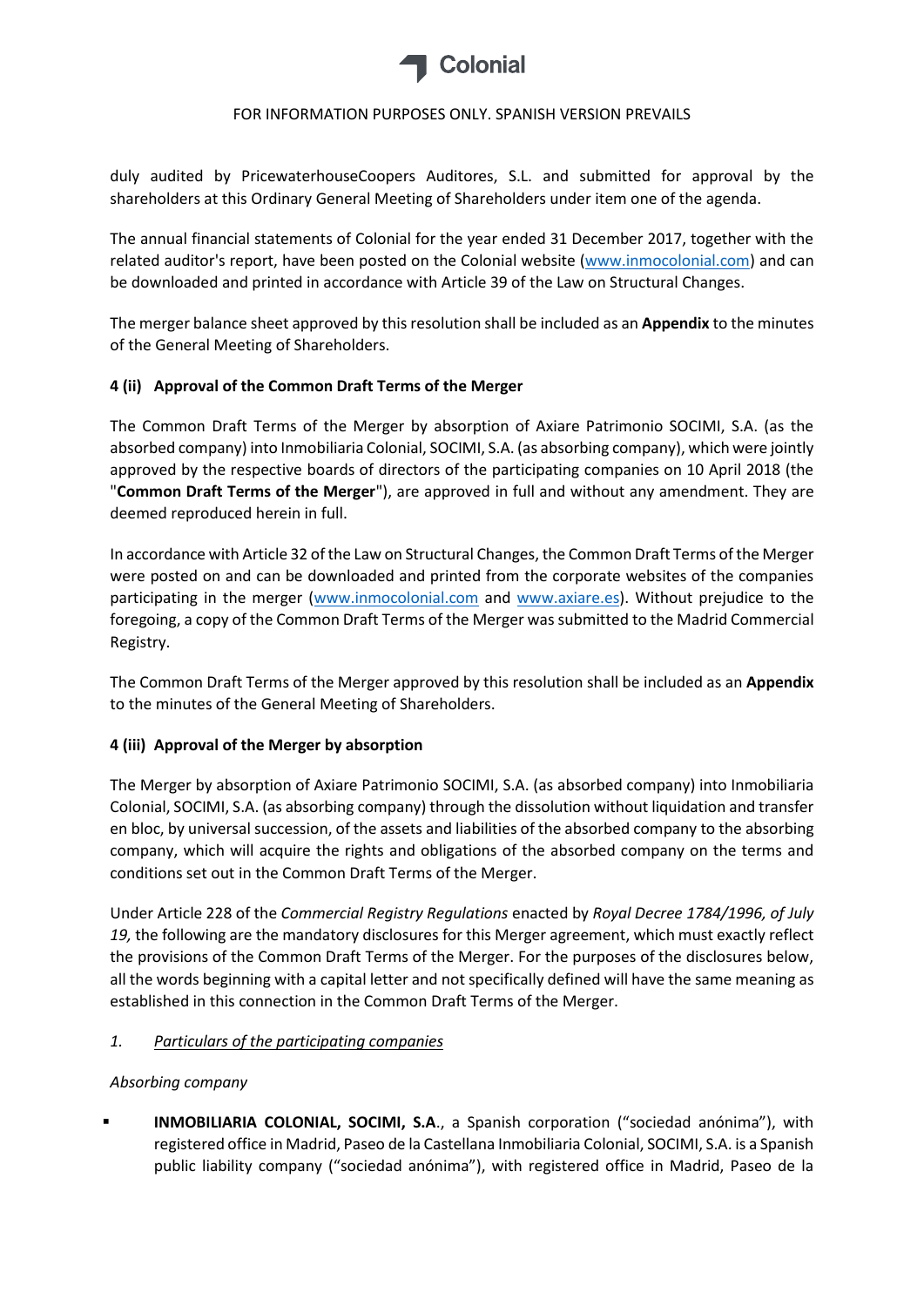

Castellana, 52, 5ª planta, post code 28046, with tax number (NIF) A-28027399 and legal entity identifier (LEI) 95980020140005007414. Colonial is registered at the Madrid Commercial Registry, in volume 36660, page 87, sheet number M-30822.

### *Absorbed company*

 **AXIARE PATRIMONIO SOCIMI, S.A.,** a Spanish corporation ("sociedad anónima"), with registered office in Madrid, Calle José Ortega y Gasset Axiare Patrimonio SOCIMI, S.A. is a Spanish public liability company ("sociedad anónima"), with registered office in Madrid, Calle José Ortega y Gasset, 29, 5ª planta, postcode 28006, with tax number (NIF) A-86971249 and legal entity identifier (LEI) 959800A9PB7NMEC9M863. Axiare is registered in the Commercial Registry of Madrid, in volume 32158, page 171, section 8, sheet number M-578698.

### *2. Bylaw amendments*

The Company Bylaws of the company resulting from the Merger will be those of Colonial, which will be amended solely to reflect Colonial's new share capital as a result of the capital increase performed to service the exchange of Axiare shares for newly issued shares of Colonial. See paragraph (iv) of this resolution.

The complete text of Colonial's Company Bylaws has been posted on the Colonial website [\(www.inmocolonial.com\)](http://www.inmocolonial.com/) and can be downloaded and printed in accordance with Article 39 of the Law on Structural Changes.

### *3. Share exchange ratio and, where applicable, any additional cash compensation provided*

The exchange ratio of Axiare shares for Colonial shares has been determined on the basis of the real value of the assets and liabilities of both companies. Under this approach, the resulting exchange ratio is 1.8554 Colonial shares of 2.50 euro par value for each Axiare share of 10 euro par value. No additional cash compensation is provided.

# *4. Procedure for the exchange of the shares and date from which the new shares will entitle the holder to a share in the Company's profits*

Colonial will exchange Axiare shares based on the exchange ratio set forth in the preceding paragraph by delivering newly issued ordinary shares.

In this regard, Colonial will increase its share capital by the amount necessary to service the exchange by issuing and delivering new ordinary shares of Colonial. Subscribing the new Colonial shares will be reserved to Axiare shareholders and, consequently, Colonial shareholders will not have any preemptive subscription rights, in accordance with Article 304.2 of the recast text of the Spanish Limited Liability Companies Law enacted by Legislative Royal Decree 1/2010, of 2 July (the "**Spanish Limited Liability Companies Law**").

Pursuant to Article 26 of the Law on Structural Changes, Axiare shares held by Colonial and, where applicable, any treasury shares held by Axiare will not be exchanged. The shares of Axiare will be redeemed as a result of the merger.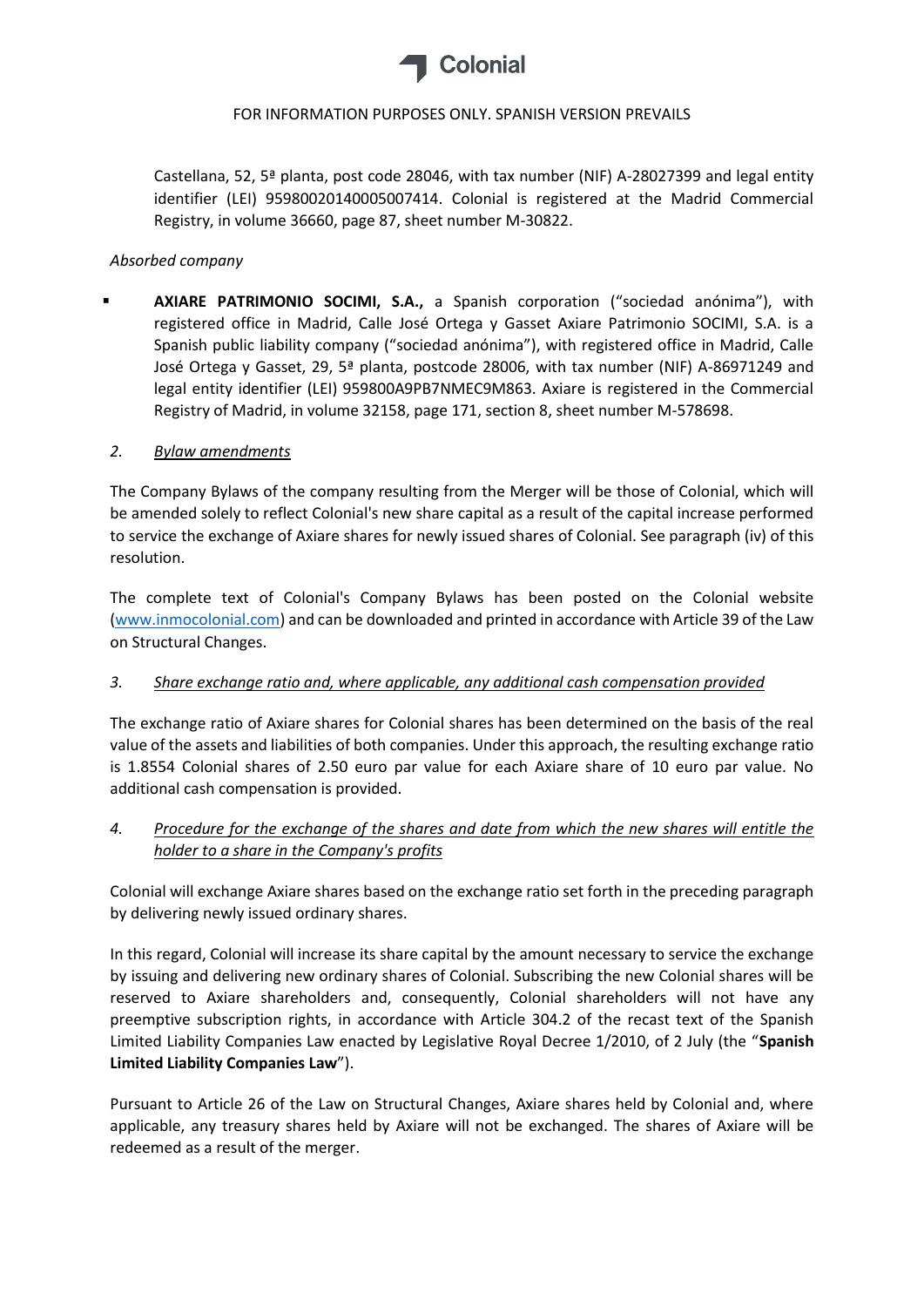

Colonial will apply for admission to trading of the new shares issued to service the exchange of shares in the merger on the Madrid and Barcelona stock exchanges and on any other markets in which Colonial's shares are traded at the time of execution of this resolution and that they be included on the Spanish Stock Market Interconnection System.

Axiare shares will be exchanged for Colonial shares once the following events have taken place: (i) the approval of the Merger by the shareholders at the general meetings of Colonial and Axiare; (ii) the execution of the public deed of merger and capital increase of Colonial; (iii) the registration with the Spanish National Securities Market Commission ("CNMV") of the "equivalent document" to the prospectus, in accordance with *Royal Decree 1310/2005, of 4 November, partially implementing Securities Market Law 24/1988, of 28 July, concerning the admission to listing (or trading) of securities in official secondary markets of initial and secondary public offerings and the required prospectus for these purposes;* and (iv) the entry of the public deed of merger and capital increase of Colonial at the Commercial Registry.

Since the shares of Colonial and Axiare are represented by registered book entries, the exchange of Axiare shares for Colonial shares will be executed through the corresponding depository institutions, in accordance with *Royal Decree 878/2015, of 2 October, on the registration, clearing and settlement of book-entry marketable securities, on the legal regime for central securities depositories and central counterparties and on transparency requirements for issuers of securities admitted to trading on an official secondary market* and Article 117 of the Spanish Limited Liability Companies Law. All the shares of Axiare will be redeemed as a result of the merger.

Shareholders of Axiare who hold a number of shares which, under the foreseen exchange ratio, do not entitle them to a whole number of Colonial shares may acquire or transfer shares so that the resulting shares entitle them, under the exchange ratio, to receive a whole number of Colonial shares. The decision to buy or sell shares for this purpose will be taken by each individual shareholder.

Notwithstanding the foregoing, Colonial and Axiare may appoint a fractional-share broker to act as counterparty for the purchase of fractions. Accordingly, any Axiare shareholder who, based on the exchange ratio and taking into account the number of Axiare shares held, is not entitled to receive a whole number of Colonial shares, will transfer his or her remaining Axiare shares to the fractionalshare broker, who in turn will pay the related value in cash.

The new Colonial shares issued to service the exchange of Axiare shares will give the right to a share in Company's profit from the date of registration of the public deed of merger at the Commercial Registry.

*5. Date from which transactions of the extinguished company will be considered to have been performed for accounting purposes by the company to which its assets and liabilities are transferred*

In accordance with the Spanish National Chart of Accounts enacted by Royal Decree 1514/2007, of 16 November (the "**Spanish National Chart of Accounts**"), the date on which the Merger will take effect for accounting purposes will be 2 February 2018.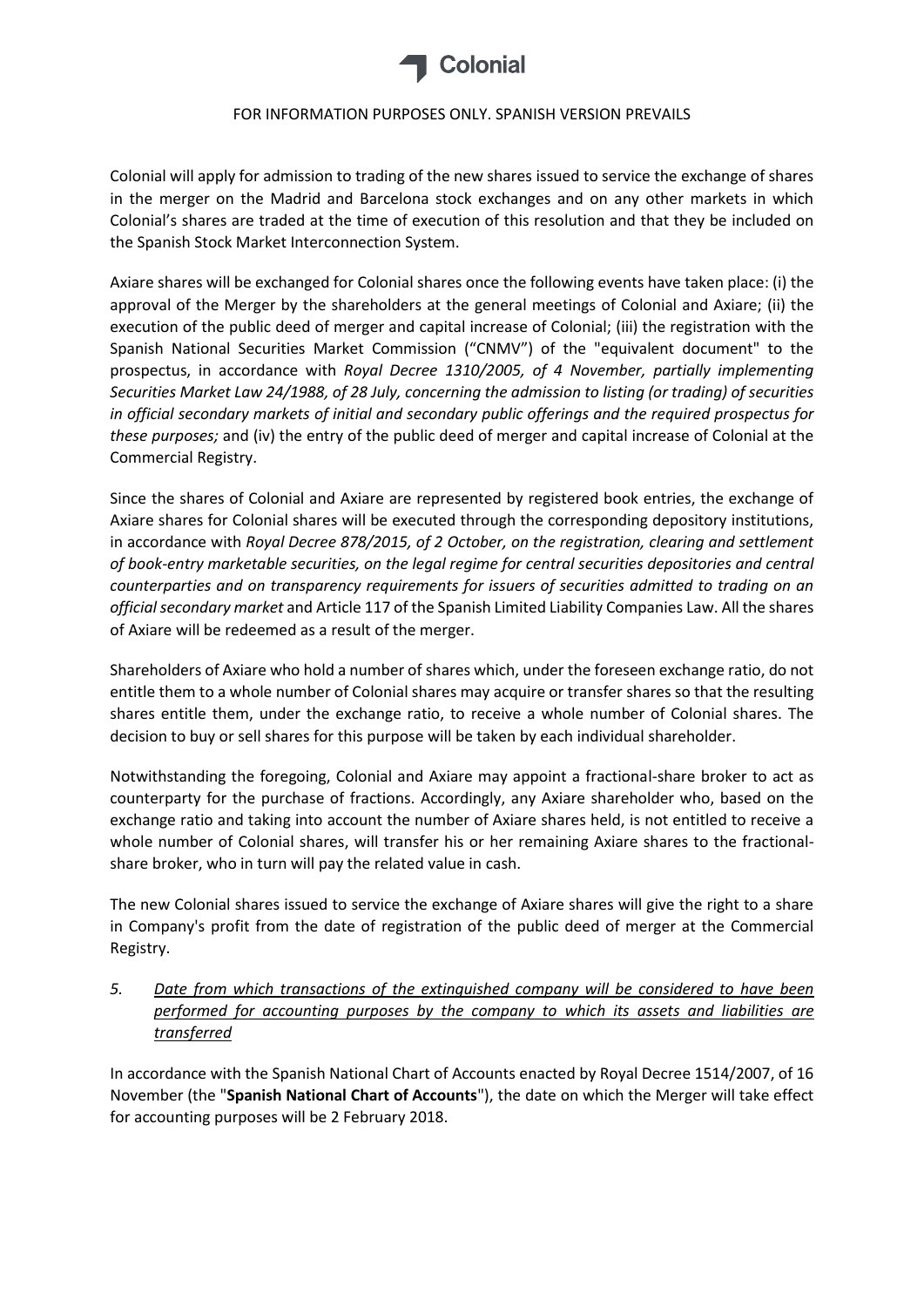

# *6. Rights to be granted at the absorbing company to holders of special-class shares and to those who have special rights other than the shares in the extinguished company or, as the case may be, the options offered to them*

There are no special shares or holders of securities other than equity instruments at Axiare. Consequently, no special rights are granted and no options are offered.

*7. Benefits of any kind attributed at the absorbing company to independent experts who are required to participate in the Common Draft Terms of the Merger and to the directors of the companies involved, as appropriate, in the Common Draft Terms of the Merger*

No benefits will be attributed to the independent expert who issues the related report on the Common Draft Terms of the Merger or to the directors of the companies involved in the Merger.

**4 (iv) Capital increase of Inmobiliaria Colonial, SOCIMI, S.A. through the issue of 19,273,622 ordinary shares of 2.50 euro par value each to service the share exchange of the merger and the consequent amendment of Article 5 of the Company Bylaws.**

## *1. Amount of the increase*

As a result of the merger and for the purpose of servicing the related share exchange, it is resolved to increase Colonial's share capital up to a maximum nominal amount of 48,184,055.00 euros by issuing up to 19,273,622 new ordinary shares of 2.50 euro par value each, of the same class and series as those currently outstanding. The Board of Directors, with express power of delegation, will determine the final amount of the capital increase within the maximum amount provided for on the basis of the final number of Axiare shares eligible for exchange.

# *2. Issue price*

The new shares of Colonial will be issued at a par value of 2.50 euros and with a share or merger premium equal to the difference between (i) the real value of the Axiare assets and liabilities received by Colonial and (ii) the par value of the new shares issued by Colonial in the increase.

For these purposes, BDO Auditores, S.L.P., as the independent expert appointed by the Madrid Commercial Registry, issued its report on the Common Draft Terms of the Merger and on the capital increase, pursuant to Article 34 of the Law on Structural Changes. This report has been posted on Colonial's website [\(www.inmocolonial.com\)](http://www.inmocolonial.com/) in accordance with Article 39 of the Law on Structural Changes.

### *3. Subscription and payment*

Both the par value of the new shares and the related share premium will be fully paid as a result of the Merger through transfer en bloc, by universal succession, of Axiare's assets and liabilities to Colonial, which will acquire the absorbed company's rights and obligations.

### *4. Incomplete subscription*

In accordance with Article 311 of the Spanish Limited Liability Companies Law, the possibility of incomplete subscription of the capital increase covered by this resolution is expressly provided for.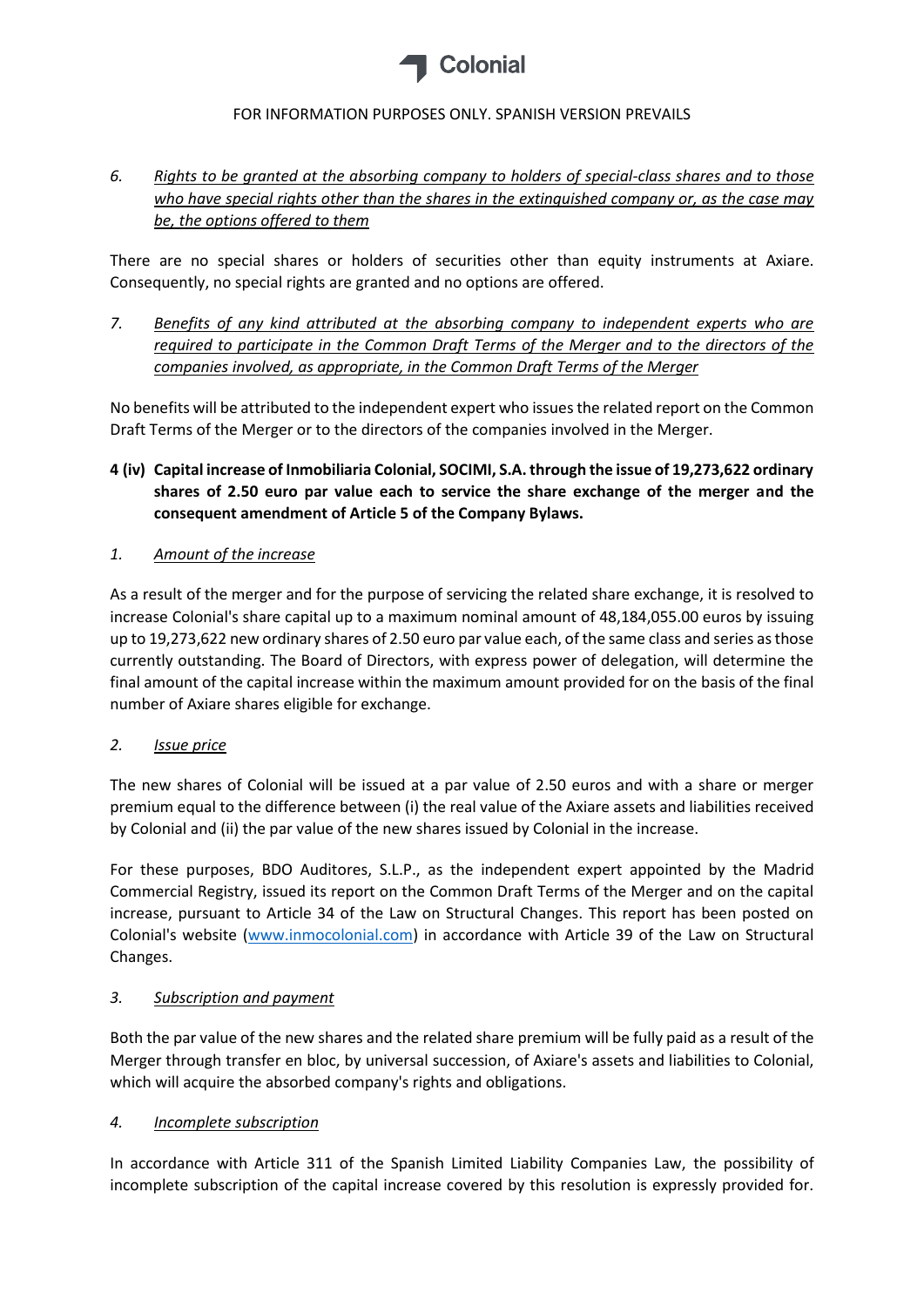

Consequently, the increase in share capital (with the limit established herein) will be limited to the amount corresponding to the par value of the new Colonial shares effectively subscribed and paid in the framework of the Merger.

### *5. Preemptive rights*

The subscription of the new Colonial shares will be reserved to Axiare shareholders and, consequently, Colonial shareholders will not have any preemptive subscription rights, in accordance with Article 304.2 of the Spanish Limited Liability Companies Law.

## *6. Rights of the new shares*

The new shares will confer on their holders the same voting and dividend rights as the shares of the Company currently outstanding as from the date on which they are registered in their name in the related accounting records. Notwithstanding the foregoing, as set out in the Common Draft Terms of the Merger, the new Colonial shares issued to service the exchange of Axiare shares will give the right to a share in Company's profit from the date of entry of the public deed of merger in the Commercial Registry.

## *7. Representation of the new shares*

The newly issued shares will be represented by book entries, the accounting records of which shall be kept by Sociedad de Gestión de los Sistemas de Registro, Compensación y Liquidación de Valores, S.A. Unipersonal (**"Iberclear"**) and its participating entities.

# *8. Admission to trading of new shares*

It is resolved to apply for admission to trading of the new Colonial shares on the Madrid and Barcelona stock exchanges and on any other domestic or international markets in which Colonial's shares are traded at the time of execution of this resolution and that they be included on the Spanish Stock Market Interconnection System (SIBE).

It is expressly stated that, in the event that Colonial's shares are subsequently requested to be delisted, such delisting will be adopted following the procedures and requirements of current legislation.

### *9. Guarantees of the contributions*

Given the nature of the capital increase, no special guarantees are required or have been adopted.

### *10. Amendment to Article 5 of the Company Bylaws*

The Board of Directors is expressly delegated to giving the new wording of Article 5 of the Company Bylaws on the basis of the shares that are effectively subscribed and paid.

### *11. Delegation of powers*

Without prejudice to the specific delegation of powers contained above (which must be understood to have been granted with express powers to sub-delegate by the persons indicated herein), it is resolved to give the Board of Directors power, with express powers of sub-delegation to the Chairman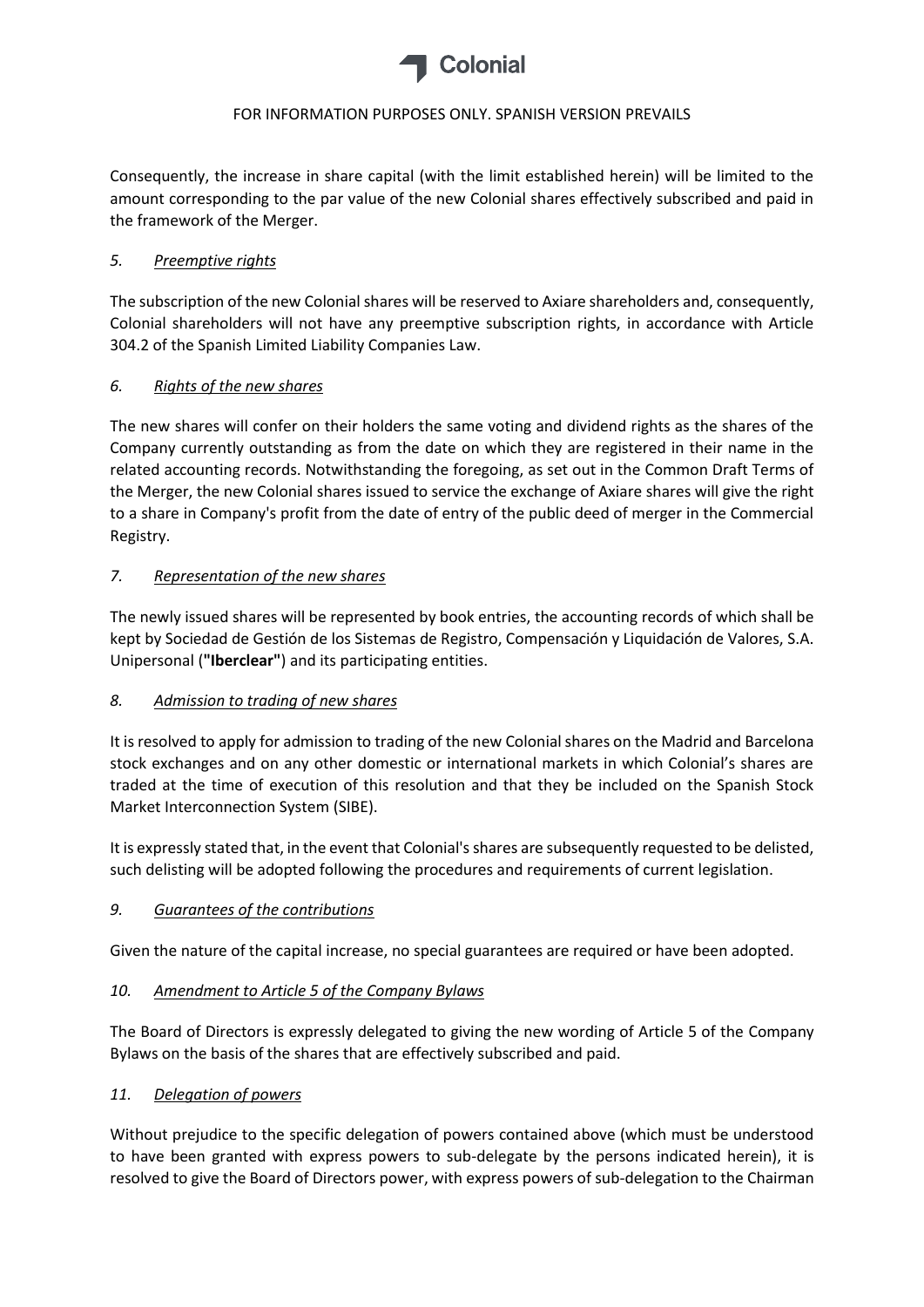

of the Board of Directors (Mr Juan José Brugera Clavero) and to the Company's CEO (Mr Pedro Viñolas Serra) so that any of them indistinctively with one single signature, may carry out all of the necessary or appropriate actions to execute the capital increase subject of this resolution.

## **4 (v) Application of the tax neutrality regime to the merger**

In accordance with the Article 89 of Corporation Tax Law 27/2014, of 27 November, ("**Law 27/2014**"), the Merger is subject to the special tax regime provided in Title VII, Chapter VII and Additional Provision Two of Law 27/2014. To this end, the mandatory notification to the tax authorities will be made in accordance with Article 89 of Law 27/2014.

## **4 (vi) Delegation of powers**

Without prejudice to the specific delegation of powers contained above (which must be understood to have been granted with express powers to sub-delegate by the persons indicated herein), it is resolved to give the Board of Directors powers, with express powers of sub-delegation to the Chairman of the Board of Directors (Mr Juan José Brugera Clavero) and to the Company's CEO (Mr Pedro Viñolas Serra) so that any of them, indistinctly by means of their signature, may carry out any actions necessary or appropriate for the execution of this resolution and, in particular, although not limited to, the following:

- (i) Expand on and develop this resolution in any way not provided for and adopt such resolutions as may be necessary or appropriate to execute and develop the decisions adopted. In particular, without limitation, to clarify, specify and complete the resolutions adopted and to resolve such doubts or issues as may arise, remedying and completing any defects or omissions that may prevent or hinder the effectiveness or registration of the related decisions, setting deadlines, appointing the entities participating in the merger and, in general, determining any other matter as may be necessary for the full effectiveness of this resolution;
- (ii) Publish such announcements and/or relevant event communications as may be necessary or appropriate within the framework of the Merger and including, in particular but not limited to, the announcements provided for in the Law on Structural Changes;
- (iii) Declare expiry of the period for the creditors' right to contest provided for in the Law on Structural Changes and, where appropriate, ensure the exercise of the right to contest of such creditors as may exercise it under the terms provided for in the law;
- (iv) Set the terms and conditions for delivery of the shares in all matters not provided by the shareholders at the General Meeting. In particular, and for illustrative purposes only, to designate the entity(ies) that will perform the functions of the fractional share brokerage firm and broker in relation to the exchange and to sign the related agreements on the Company's behalf. For these purposes, the acquisition, within a one-year period, of the Company shares that the fractional-share broker has received in the framework of the Merger at a price equivalent to the price that the broker would have paid to Axiare's shareholders as a result of its fractional brokerage functions is expressly authorised;
- (v) Declare subscribed and paid the share capital increase performed to service the exchange of shares in the merger, even in the event that, in accordance with Article 311 of the Spanish Limited Liability Companies Law, not all the securities issued are subscribed, leading to incomplete subscription. The aforementioned capital increase may be declared completed at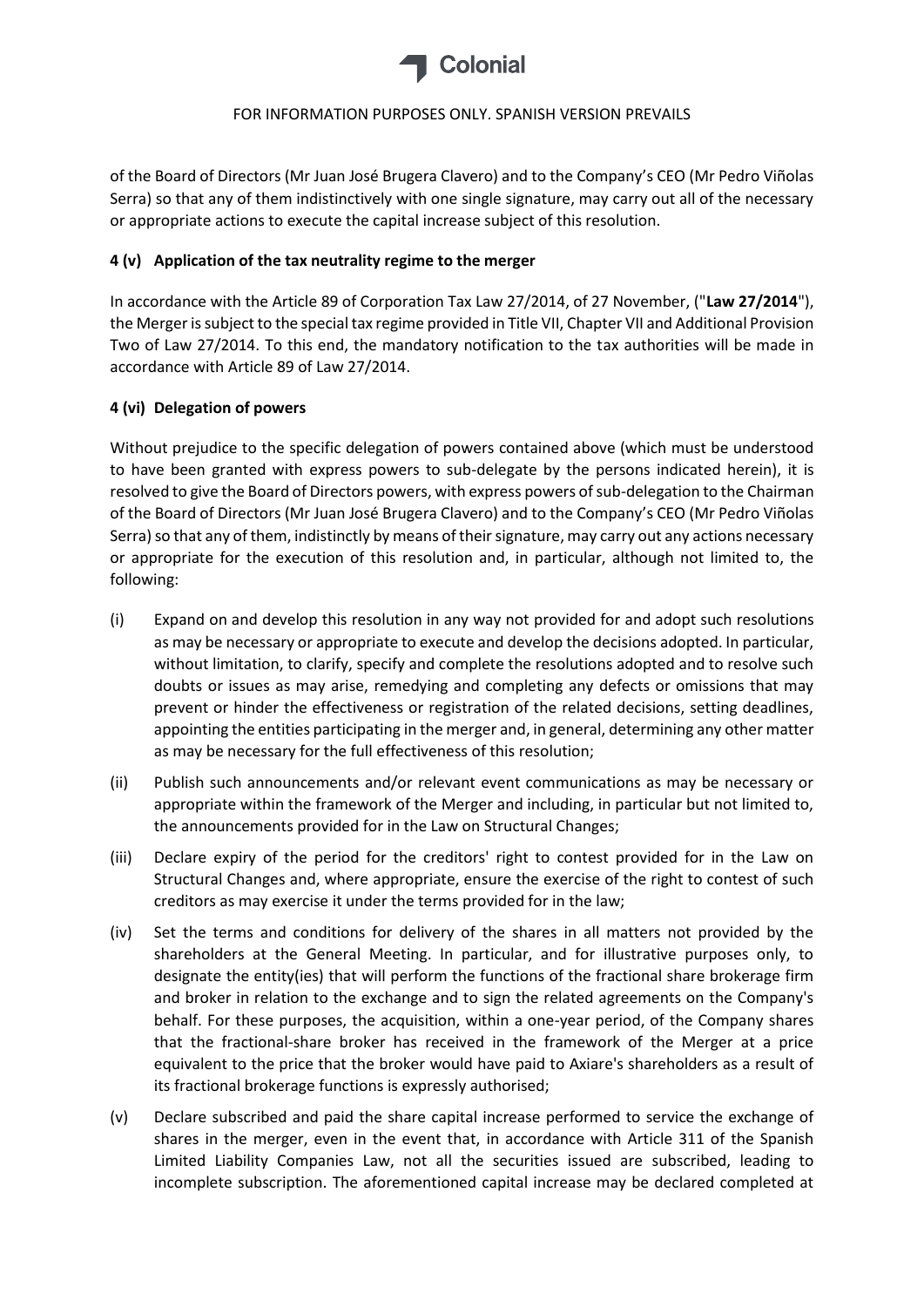

the amount of the subscriptions made. To this end, adopt all the legally necessary or appropriate resolutions to formalise the resolution or resolutions executing the capital increase, including the determination of the share premium according to the provisions of this resolution, and the related amendments to Article 5 of the Company Bylaws relating to Colonial's share capital;

- (vi) Request, as appropriate, the appropriate authorisations from the competition authorities;
- (vii) Appear before a notary to grant the merger deed and other such public deeds or notarial certificates as may be necessary or appropriate for this purpose, with the express power of ratification, correction, clarification and rectification;
- (viii) Apply for admission to trading of the new Colonial shares on the Madrid and Barcelona stock exchanges and on any other domestic or international markets in which Colonial's shares are traded at the time of execution of this resolution and that they be included on the Spanish Stock Market Interconnection System (SIBE);
- (ix) Prepare and submit to the Spanish Securities Market Commission (CNMV) the document considered an equivalent to a prospectus that, where appropriate, is required for the admission to trading of the new shares, assuming responsibility therefor, and perform such procedures and actions as may be necessary or appropriate for the new shares issued as a result of the capital increase to service the exchange ratio to be included in Iberclear's accounting records and admitted to trading on the Madrid and Barcelona stock exchanges and on any other domestic or international markets in which Colonial's shares are traded at the time of execution of this resolution and that they be included on the Spanish Stock Market Interconnection System (SIBE);
- (x) Request or submit any authorisations, verifications or communications to any other competent bodies, in particular, the stock exchange governing companies, Iberclear, the Spanish National Securities Numbering Agency and the Spanish Securities Market Commission; and
- (xi) Execute on behalf of the Company such public or private documents as may be necessary or appropriate for the Merger and, in general, perform such formalities as may be necessary and appropriate for the execution of the Merger and correcting, clarifying, interpreting, requiring or supplementing the resolutions adopted and, in particular, request partial registration and remedy such oral or written defects, omissions or errors of substance or form as may prevent registration of the resolutions and their consequences at the Commercial Registry, the Official Registries of the CNMV or any registries.

### **III. Items relating to authorisations of the Board of Directors**

*Five.- Authorisation for the Board of Directors, pursuant to Article 297.1 b) of the Spanish Limited Liability Companies Law, to increase the share capital, once or several times, through monetary contributions up to half of the share capital within a maximum period of five years and at the time and in the amount it deems appropriate. Within the maximum indicated amount, the Board of Directors holds the power to disapply preemptive rights up to a maximum of 20% of the share capital.*

It is resolved to authorise the Board of Directors of Inmobiliaria Colonial, SOCIMI, S.A. ("**Colonial**" or the "**Company**"), in accordance with Article 297.1 b) of the recast text of the Spanish Limited Liability Companies Law enacted by Royal Legislative Decree 1/2010, of 2 July (the "**Spanish Limited Liability Companies Law**") and as broad as may be necessary, to increase share capital, once or several times and at any time, through monetary contributions within a five-year period as from the date this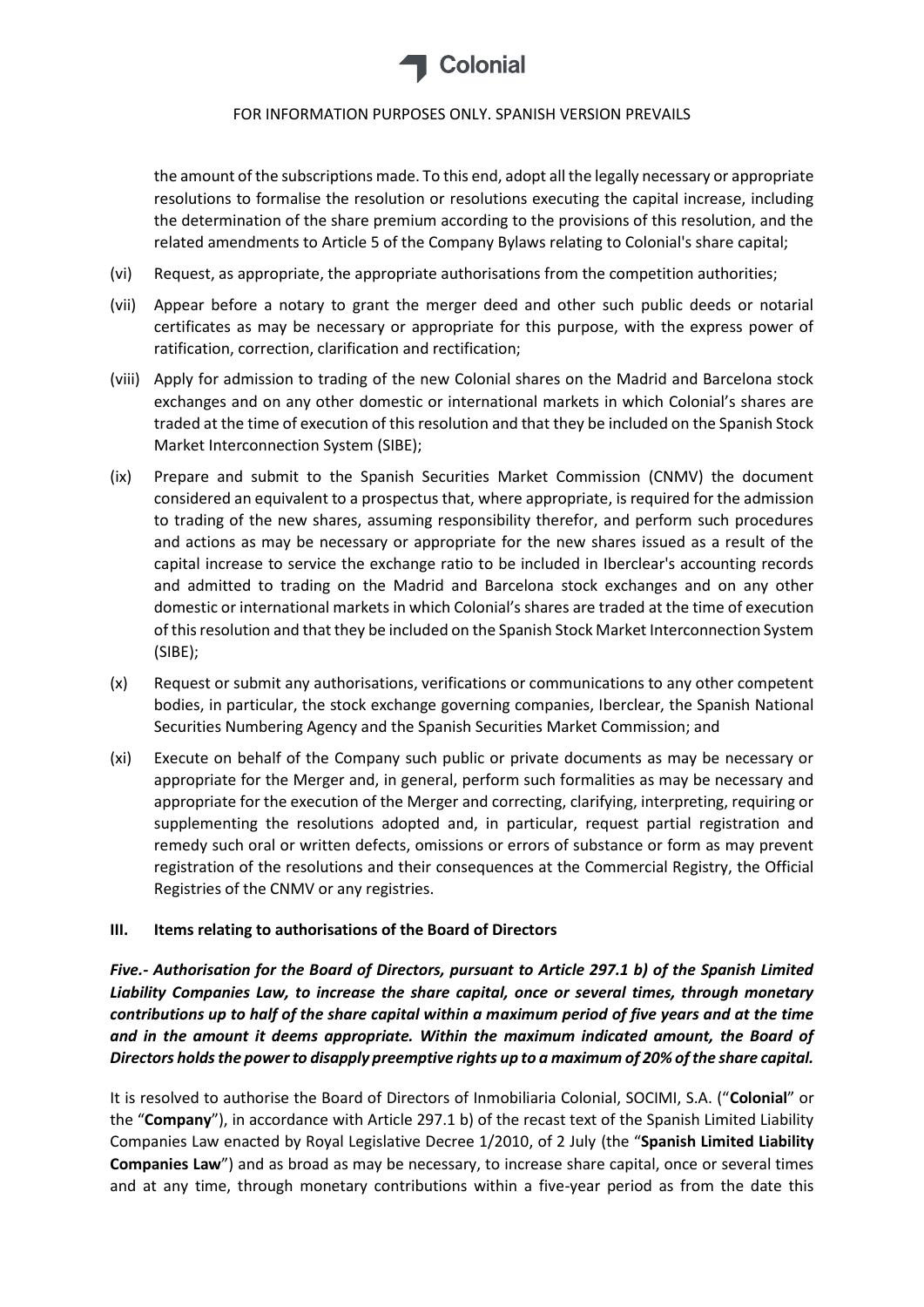

meeting is held, without having to call or secure a subsequent resolution of the General Meeting of shareholders.

Such delegation includes the power to issue and put into circulation the new Colonial shares, either ordinary or of any other type permitted by law, with or without share premium and bearing voting rights or not, and to set the features of the shares and the terms and conditions of the capital increase, as well as freely offer the new shares not subscribed in the preemptive subscription period and establish that, in the event of incomplete subscription, the share capital may only be increased by the amount of the subscriptions made. Powers are also delegated to reword the article in the Company Bylaws concerning Colonial's share capital.

Any share capital increase agreed by the Board of Directors may not in any case exceed half of the Company's share capital at the time of authorisation. The Board is also empowered to disapply preemptive rights, fully or partially, in accordance with Article 308 -in relation to Article 506- of the Spanish Limited Liability Companies Law and related provisions. However, in line with good governance trends and recommendations, the powers of the Board of Directors are limited to increasing capital with the disapplication of preemptive rights to a maximum of 20% of the share capital at the time of authorisation. The capital increase with disapplication of preemptive rights and with the maximum indicated will also require the affirmative vote of two-thirds of the members of the Board of Directors.

Should the Board resolve to abolish the preemptive right in relation to any or all of the aforementioned capital increases, when adopting the related resolution on the capital increase, it will issue a report detailing the specific reasons in the interest of the Company that justify such measure, which will be the subject of the corresponding report by an independent expert other than the statutory auditor. These reports will be made available to shareholders and communicated at the first General Meeting held after the resolution of the issue.

The powers thus delegated extend to setting the various features and conditions of each issue based on the characteristics of each transaction resolved to be performed under the authorisation given in this resolution, including the power to redraft the article of the Company Bylaws relating to share capital, once the increase has been agreed and executed, and to perform all the necessary tasks for the new shares issued in the capital increase to be admitted to trading on the stock exchanges on which the Company's shares are listed in Spain and, as appropriate, other countries, in accordance with the procedures laid down by each of said Stock Exchanges.

Notwithstanding the specific delegations of powers in this resolution (which should be understood to have been granted with express powers to replace the persons indicated herein), it is agreed to empower the Board of Directors, with the scope required in law and with the express power to replace the Chairman, CEO and Secretary and Vice Secretary of the Board, so that any of them, indistinctly and with a single signature, may take any action that is necessary or advisable to execute this resolution, and specifically, although the following list is not exhaustive, to:

 Extend and develop this resolution, establishing, where no provision is made herein, the terms and conditions of any issues carried out, including in all cases the power to disapply preemptive rights. In particular, without limitation, establish the date on which the capital increases are to be carried out, establishing where applicable the commencement of the preemptive period, the share premium of the new shares and, therefore, the type of issue of the new shares; establish, in the event of an incomplete subscription, the number of shares to be issued and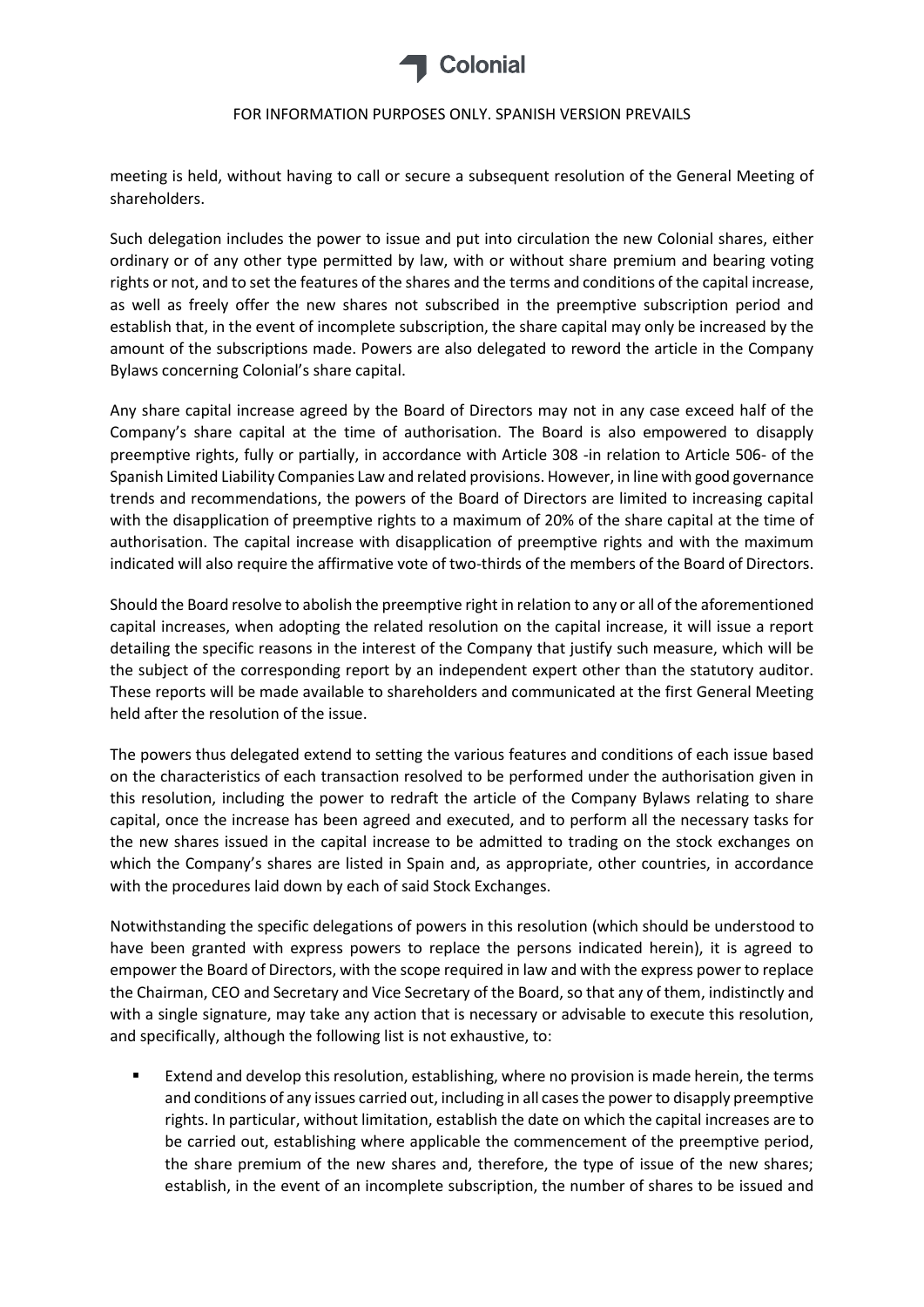

the nominal amount of each capital increase depending on the issue price, timeframe, format and procedure for subscription and payment in each of the periods, where applicable, the exchange ratio for exercise of preemptive rights, including the right to propose to one or more shareholders a waiver of the number of preemptive rights held by them that may be necessary to ensure that the number of shares to be issued maintains exactly the same proportion as that arising from application of the agreed-on exchange ratio, establish scenarios to suspend the offer of the new shares if this proves necessary or advisable and, in general, any other circumstances that are necessary or advisable to carry out the increase and issue shares in exchange for monetary contributions.

- Agree the method used to place the shares, establishing the start date and, if necessary, modifying the term of the preemptive period and, where appropriate, establishing the length of any additional and discretionary allocation periods, with the power to declare early closure of the placement and issue period. Also delegated is the power to set the conditions and procedure for the subscription of shares, as appropriate, during the periods of additional allocation and discretionary allocation, with the power to assign the shares in the latter case to any third party in accordance with the placement procedure it may freely establish;
- Prepare, subscribe and submit, as appropriate, to the Spanish Securities Market Commission (the "**CNMV**") or such other supervisory authorities as may be appropriate, in relation to the issues and admissions to trading of the new shares issued under this resolution, the prospectus and such supplements thereto as may be necessary or appropriate, assuming the responsibility therefor, and such other documents and information as may be required pursuant to the Securities Market Law enacted by Royal Legislative Decree 4/2015, of 23 October, in Royal Decree 1310/2005, of 4 November, concerning the admission to listing (or trading) of securities in official secondary markets and public offerings for selling or subscription and the required prospectus for these purposes and other Spanish and foreign legislation applicable to the execution of this resolution;
- Take any action, make any statement or follow any procedure and draft, sign and submit such additional or supplementary documentation or information as may be necessary before the CNMV, Iberclear, the Stock Exchange Management companies and any other Spanish or foreign, public or private-sector body, entity or registry to secure the authorisations, verifications and subsequent executions of the capital increases made under this resolution and the admission to trading of the new shares on the Madrid and Barcelona Stock Exchanges and any other Spanish or foreign market in which the Company's shares are listed when any of the capital increases made under this resolution are performed and the inclusion thereof in the Spanish Stock Market Interconnection System (SIBE);
- Draft, sign and submit, as necessary or appropriate, an international prospectus in order to facilitate the dissemination of information relating to the capital increases to shareholders and international investors, assuming on behalf of the Company the responsibility for the contents thereof;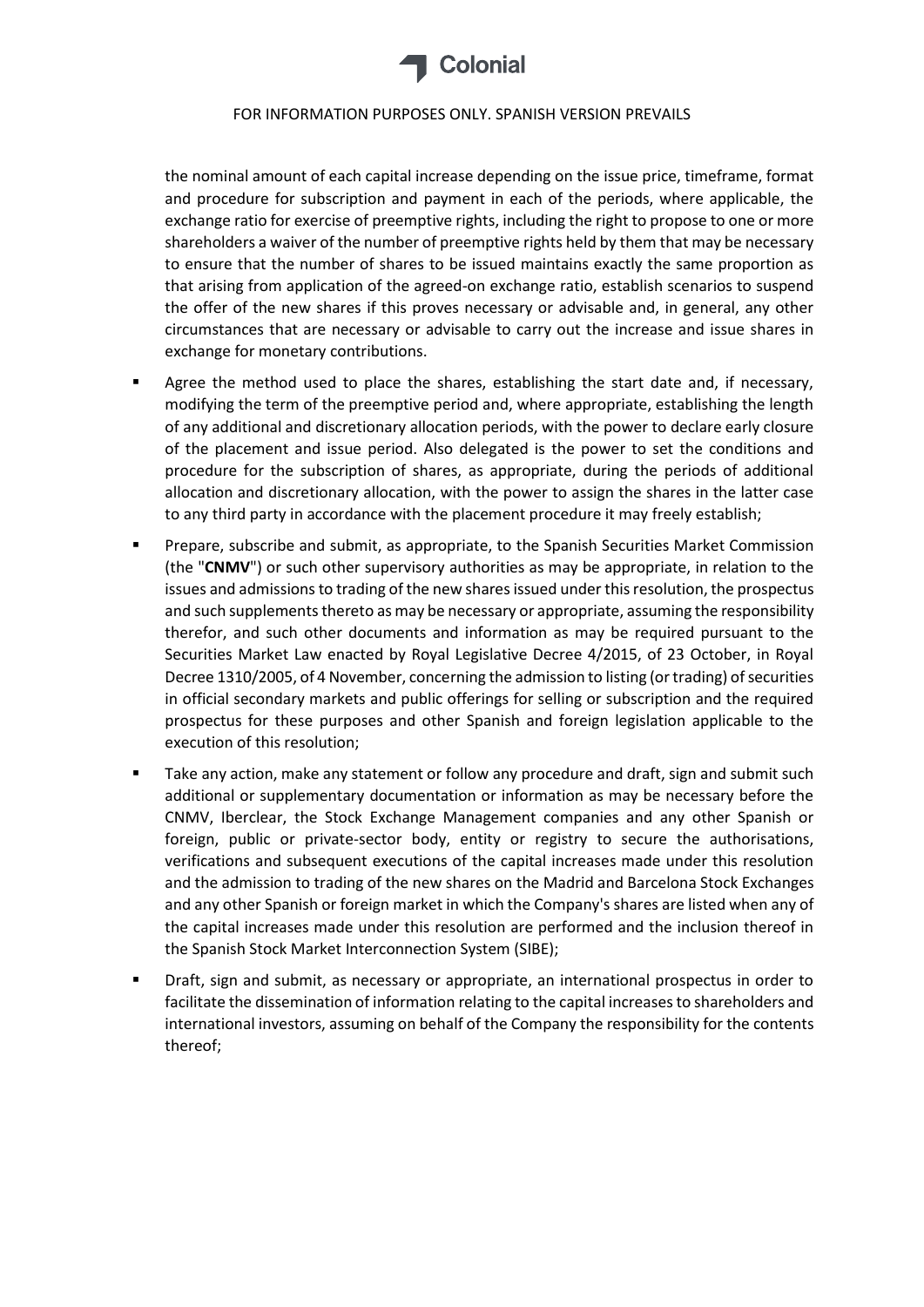

- Negotiate and sign, as appropriate, under the terms deemed most appropriate, any such contracts as may be necessary or appropriate for the proper performance of the capital increase, including such agency agreements and, as appropriate, placement and underwriting agreements as may be necessary or appropriate;
- Declare the capital increases executed, issuing the new shares subscribed and paid and rewriting the article in the Company Bylaws relating to the share capital effectively subscribed and paid, voiding, as appropriate, the part of the capital increase that was not subscribed and paid on the established terms; and
- Execute on behalf of the Company such public or private documents as may be necessary or appropriate for the issues of new shares under this resolution and the admission to trading thereof and, in general, perform such formalities as may be necessary for the execution thereof and correcting, clarifying, interpreting, requiring or supplementing the resolutions adopted by the Shareholders in a General Meeting and, in particular, such oral or written defects, omissions or errors of substance or form as may prevent registration of the resolutions and their consequences at the Commercial Registry, the Official Registries of the CNMV or any others.

The approval of this resolution will entail the annulment, from the time when the proposed resolution is approved by the shareholders at a General Meeting, of the unavailed portion of the preceding resolution authorising the Board of Directors approved under item nine of the agenda of the Company's Ordinary General Meeting of Shareholders on 29 June 2017.

*Six.- Authorisation given to the Board of Directors to issue, on behalf of the Company and on one or more occasions, for a maximum period of five years, new bonds convertible into company shares or other similar securities that may give the direct or indirect right to subscribe to Company shares, with the express option to disapply the preemptive rights of shareholders up to a maximum of 20% of the share capital and to increase the share capital by the amount necessary to cater for the conversion. Establishment of the criteria to determine the bases and means of conversion.* 

It is resolved to authorise the Board of Directors of Inmobiliaria Colonial SOCIMI S.A. (the **"Company"**), with express powers to delegate said authorisation, pursuant to the provisions of Articles 297.1 (b), 401 *et seq.* and 417 and 511 of the Spanish Limited Liability Companies Law, and Article 319 of Commercial Registry Regulations, to issue securities in compliance with the following conditions.

### *1. Securities to be issued*

The securities referred to in this delegation of powers may be bonds, debentures, preferential shares or any other similar fixed-income securities or similar instruments that may be converted into Company shares or that may give the direct or indirect right to subscribe to such shares, including warrants (the **"Securities"**).

The Securities issued as a result of this delegation of powers may include an option to be additionally or alternatively exchangeable for Company shares or settled by differences, at the Company's decision.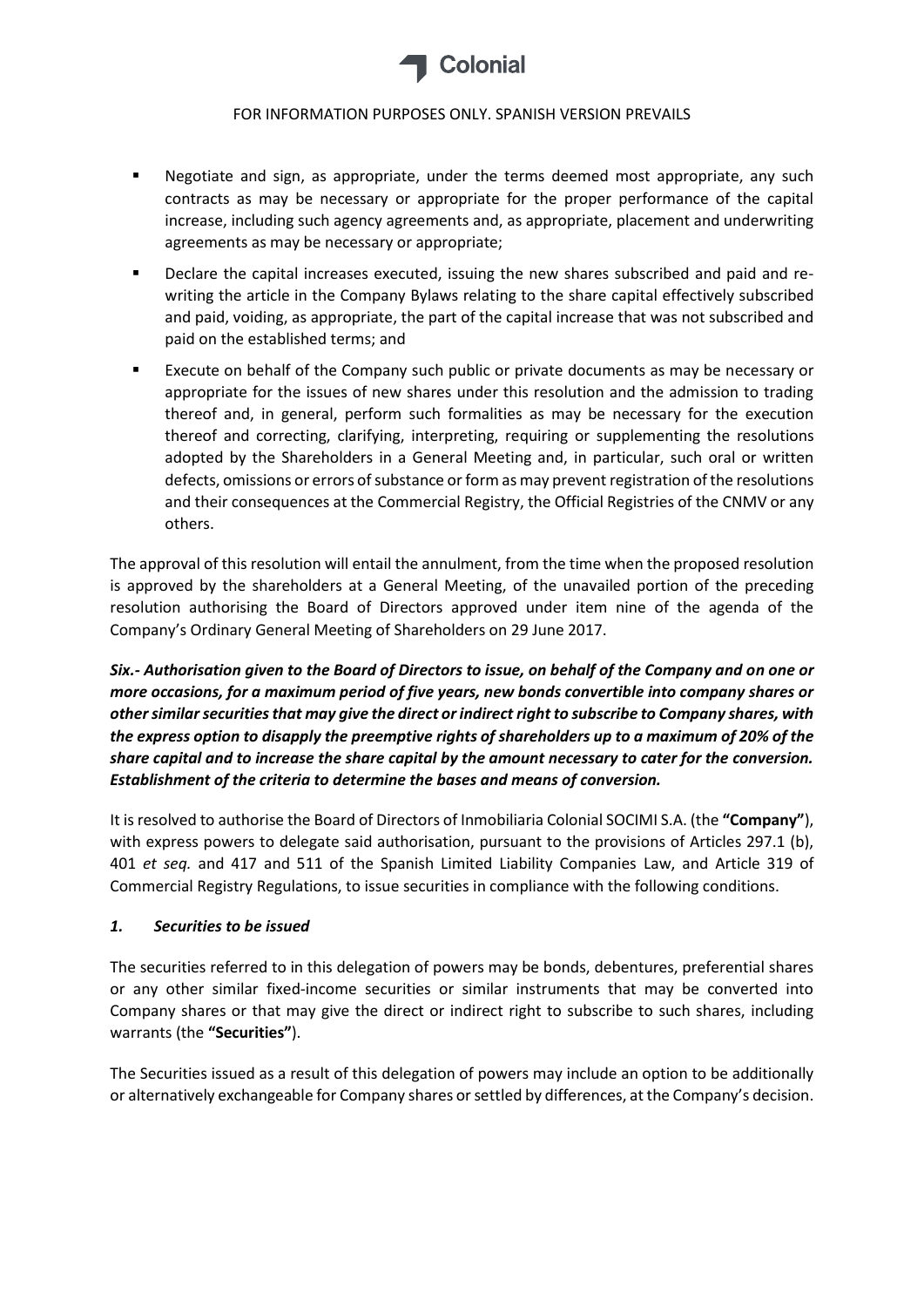

## *2. Term of the delegation of powers*

The securities may be issued on one or on more occasions, at any time within a maximum five-year period, to be taken from the date on which this agreement is adopted.

### *3. Maximum amount covered by the delegation of powers*

The maximum amount of the issue or issues of the Securities that may be made through this delegation of powers may not exceed an aggregate amount of 500,000,000 euros or its equivalent in another currency.

## *4. Recipients of the delegation of powers*

The securities issued through this delegation of powers may be acquired by any Spanish or foreign investor.

## *5. Scope of the delegation of powers*

The Board of Directors shall determine the terms and conditions applicable to each issue, including, but not limited to the following:

- a) The amount (with respect to the quantitative ceilings to be applied).
- b) The place of issue in Spain or abroad and the currency of the issue and where the securities are issued outside Spain, the equivalent sum in euros.
- c) The denomination and type (bond or debenture, including subordinated debentures, preferential shares, warrants or any other type of security admissible in law.
- d) The date(s) of issue.
- e) The number of securities and their nominal value, which in the case of convertible securities shall be no less than the share price.
- f) The interest rate, the dates and coupon payment procedures, including the option of remuneration linked to the Company's share price or any other indices and benchmarks.
- g) The perpetual or redeemable nature of the securities, and, in the latter case, the (total or partial) redemption periods and conditions and the maturity date.
- h) The convertible nature of the securities, including the option of the total or partial cash redemption at any moment.
- i) Conversion. In particular, the circumstance of necessarily or voluntarily convertible or even contingent securities, and in the case of voluntarily convertible securities, the option of the holder of the shares or the issuer.
- j) The option for the securities to be additionally or alternatively exchangeable for Company shares or settled by differences.
- k) Settlement through the physical delivery of the shares or, where appropriate, for differences.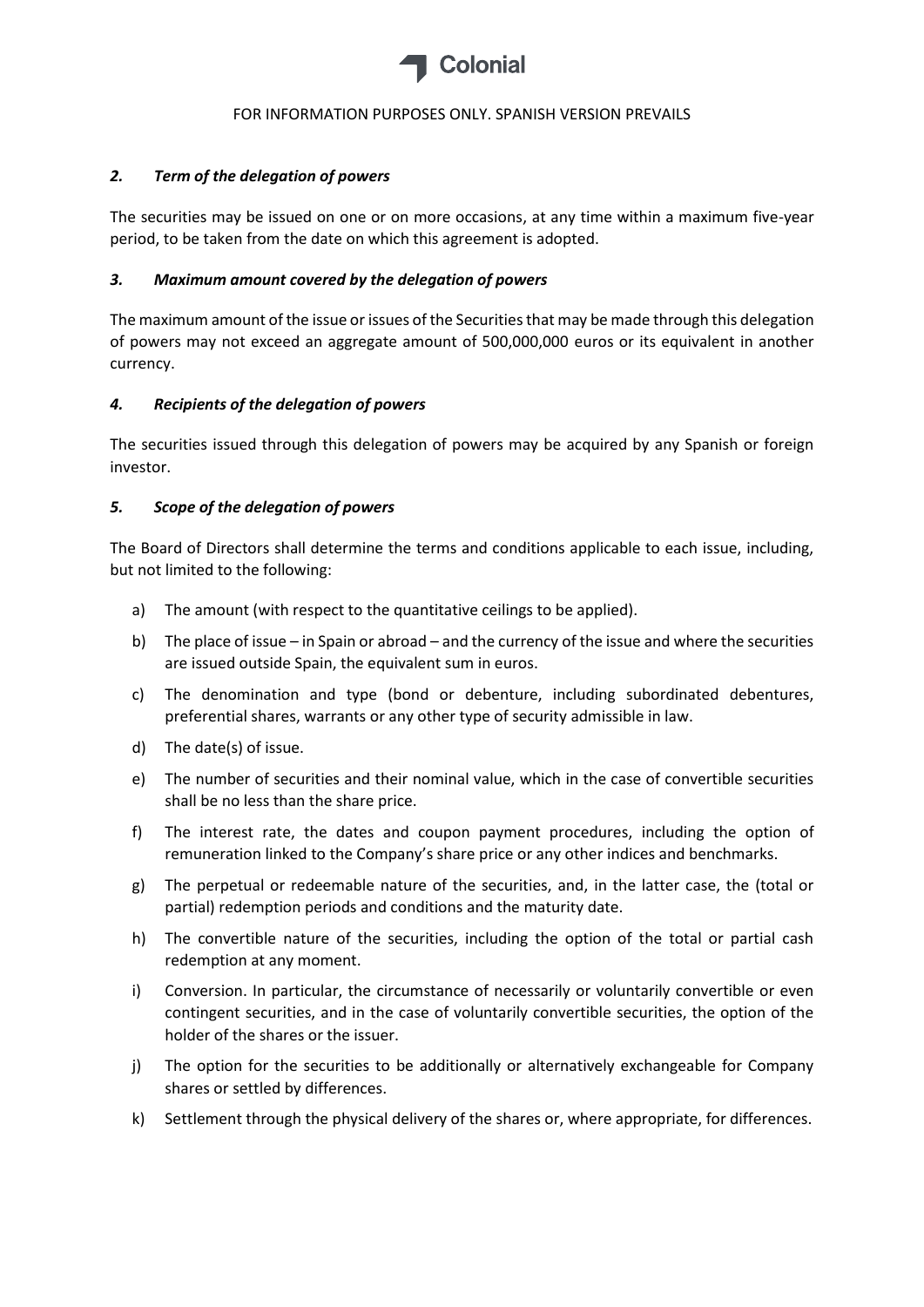

- l) In the case of warrants and similar securities, the issue price and/or premium, the exercise price -which may be fixed or variable- and the procedure, term and other terms applicable to the exercise of the right to subscribe the underlying shares or, where applicable, the exclusion of such right.
- m) Mechanisms and antidilution clauses.
- n) Priority rules and subordination clauses, where applicable.
- o) Recovery rate, premiums and prizes.
- p) Guarantee of issue, where applicable.
- q) The form of representation, by certificates, book-entries or any other form admissible in law.
- r) The exercising or disapplication of shareholders' preemptive right, and, in general, procedures for the subscription to and payment for the Securities.
- s) Provision for an incomplete issue subscription.
- t) Applicable legislation, either Spanish or foreign.
- u) Where applicable, the appointment of a Commissioner and the approval of the ground rules that govern legal relations between the Company and the Syndicate of Holders of the issued securities.
- v) The official or non-official secondary market, be it organised or not, Spanish or foreign, on which it is requested that the securities issued pursuant to the delegated powers be allowed to be traded, subject to applicable regulations and, in general, any other condition of the issue.

The Board of Directors is empowered to modify the redemption conditions of the issued securities and their respective term, as well as the interest rate that might be payable as a result of the issues made as a result of this authorisation, where it considers it appropriate to do so and subject to, where applicable, the obtaining of the relevant authorisation and, if appropriate, the consent of the corresponding syndicate and other bodies representing the holders of the securities.

### *6. Disapplication of preemptive rights*

Pursuant to Articles 417 and 511 of the Spanish Limited Liability Companies Law, the Board of Directors is expressly delegated the power to disapply, in whole or in part, the exercise of shareholders' preemptive right in the issue of Securities when this is necessary or appropriate to the interest of the Company. Where the issue of convertible securities disapplies shareholders' preemptive right, the Company will only issue convertible securities when the capital increase needed for conversion, plus increases with the disapplication of the preemptive right that may have been agreed under other authorisations given by the shareholders at a General Meeting, does not exceed 20% of the total share capital. The resolution to issue Securities with disapplication of shareholders' preemptive rights, to the indicated maximum amount, will also require the affirmative vote of two-thirds of the members of the Board of Directors.

In any event, should it be resolved to exercise the power conferred to disapply preemptive rights, the Board will prepare the necessary report. As provided for in the Spanish Limited Liability Companies Law, the report of an independent expert other than the auditor must be attached. These reports will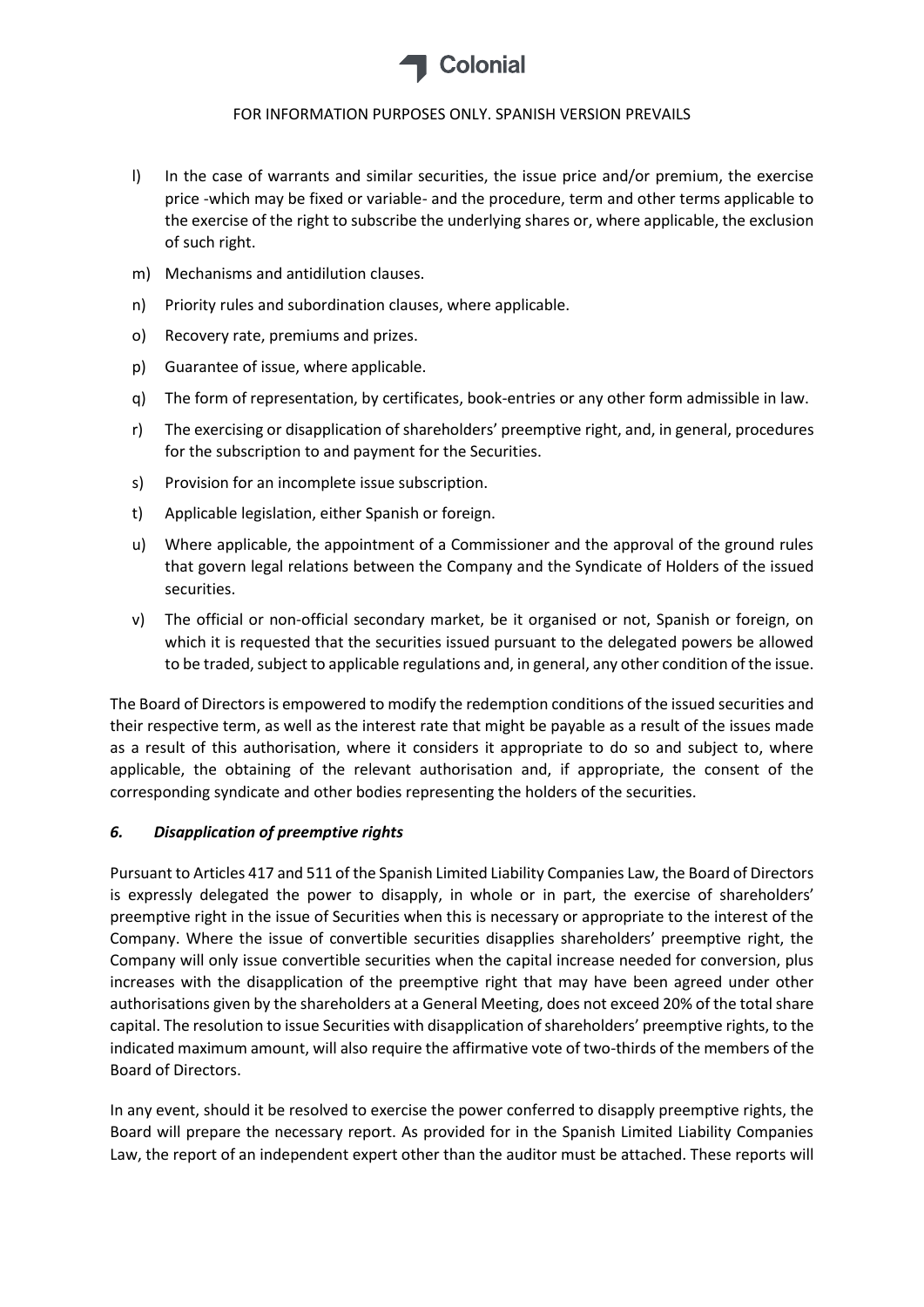

be made available to shareholders and communicated at the first General Meeting held after the corresponding resolution of the issue.

### *7. Basis for conversion and procedures*

When issuing convertible bonds, and for the purposes of determining the basis for conversion and procedures applicable, these shall be set by the Board of Directors for each issue undertaken, making use of the delegated powers, pursuant to the following criteria:

- a) The securities issued under this resolution will be convertible into new shares of the Company based on a fixed (determined or determinable) or variable (which may include maximum and/or minimum limits on the conversion price) conversion ratio. The Board of Directors will be empowered to determine whether they are convertible and whether they are necessarily or voluntarily convertible, even on a contingent basis or, where applicable, following any objective criteria. In the case of voluntary conversion, the board shall decide whether it is at the option of the holder or the issuer, with the frequency and for the period or periods established in the resolution relating to the issue, which may not exceed 10 years from the date of issue or perpetually where possible in accordance with applicable legislation.
- b) Where the conversion ratio for shares of the Company is fixed, the convertible securities or bonds shall be valued at their par value, while shares at the fixed rate shall be set by the Board of Directors' resolution resulting from this delegation of powers, or the rate that is determinable on the date(s) indicated in the resolution, and based mainly on the market price of the Company's share price on the Spanish Stock Market on the date(s) or period(s) taken as a reference in such resolution, with or without a premium or discount on such market price. Fixed maximum and minimum conversion prices may also be set.
- c) Where the conversion ratio for shares of the Company is variable, the price of the shares for the purposes of the conversion would be set mainly on the basis of the market price and may include a premium or, where appropriate, a discount on such price per share. The premium or discount may be different for each conversion date of each issue (or, as appropriate, each tranche of an issue) and a fixed maximum and minimum conversion price may also be set.
- d) Under no circumstances may the share value for the purposes of conversion of the bonds into shares be less than its par value. In accordance with Article 415 of the Spanish Limited Liability Companies Law, bonds may not be converted into shares when their par value is lower than that of the shares. Convertible bonds may not be issued at a price below the par value either.
- e) Where the issue is convertible and exchangeable, the Board may decide that the Company reserves the right to opt at any point for the conversion of the bonds into new shares or their exchange for outstanding shares, specifying the nature of the shares to be delivered at the time of conversion or exchange. Holders of securities may also opt to receive a combination of new and outstanding shares, or an equivalent amount in cash. In any event, the Company shall respect the principle of equal treatment of all holders of fixed-income securities that are converted or exchanged on the same date.
- f) Where the securities are converted, any fractions to be delivered to the holder of the bonds or debentures, if any, will automatically be rounded down to the nearest whole number and each holder will receive the difference in cash that may arise in such cases.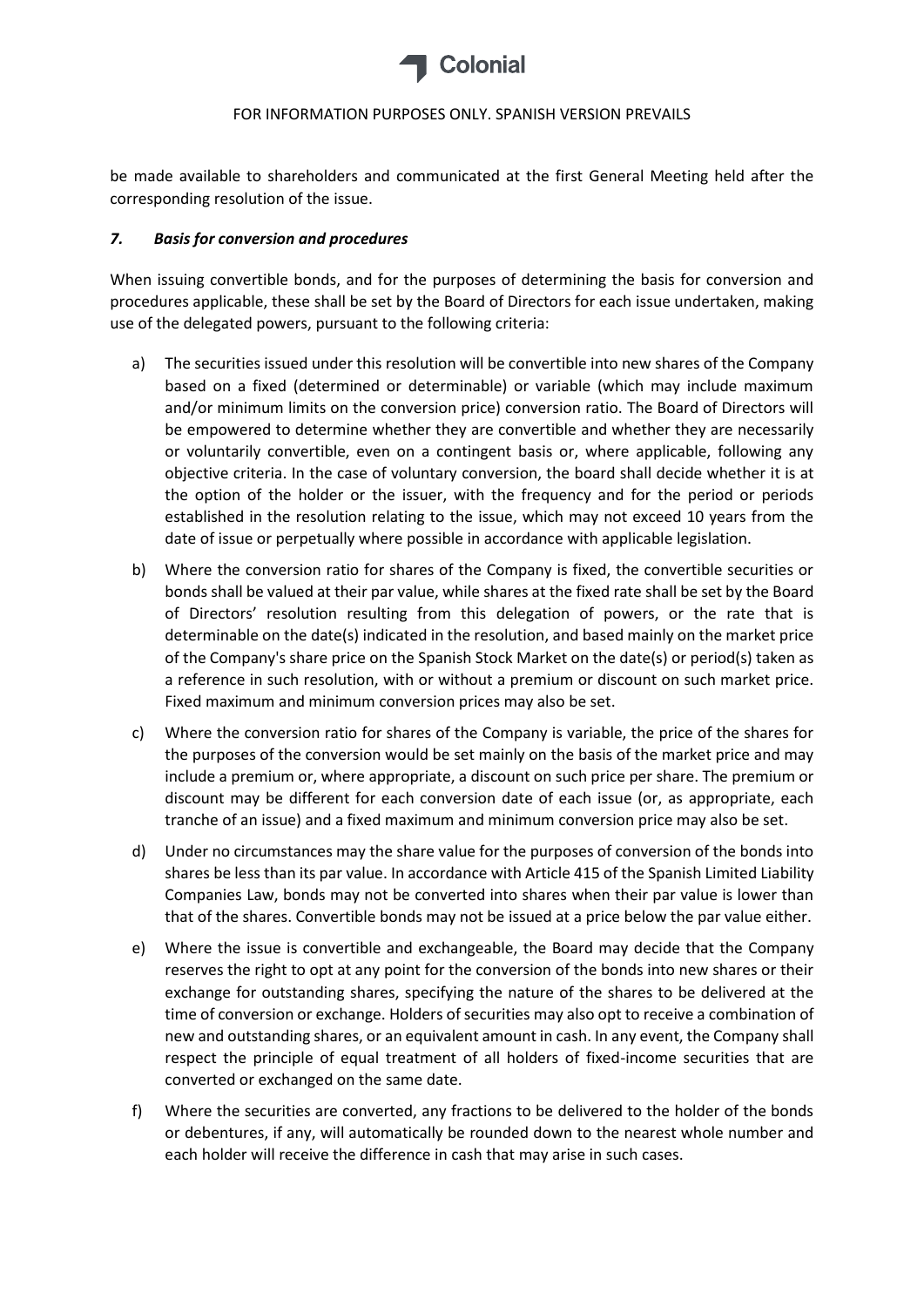

The Board of Directors is empowered to establish the basis and procedures for the conversion and, specifically, to determine the time of the conversion or exercise of the warrants, which may be limited to a period set in advance, the ownership of the conversion right (which may correspond to the Company or to the holders of the securities and/or bonds and/or warrants), how to meet the requirements of bondholders and warrants and, in general, any other aspect or condition that may be needed or deemed appropriate for each issue.

As provided for in Articles 417 and 511 of the Spanish Limited Liability Companies Law, when approving the issue of convertible bonds or securities with total or partial disapplication of preemptive rights under the authorisation set forth in this resolution, the Board of Directors shall produce a report based on the criteria set out above, outlining the basis and procedures for the conversion that are specifically applicable to this issue. This report must be accompanied by the corresponding auditor's report referred to in Article 414.2 of the Spanish Limited Liability Companies Law. This person shall be other than the Company's auditor and appointed for these purposes by the Commercial Registry. These reports will also be made available to shareholders and communicated at the first General Meeting of Shareholders held after the resolution for the issue.

# *8. Basis and procedures for warrants and other similar securities*

In the event of the issue of warrants or other similar securities that may directly or indirectly give the right to subscribe shares of the Company, to which the Consolidated Spanish Limited Liability Companies Law will apply by analogy for convertible bonds, the Board of Directors is empowered to determine, in the broadest terms, the basis and procedures for exercise, applying the criteria set out in the section 7 above in relation to such issues, with the adaptations necessary to make them compatible with the legal and financial regime for this class of securities.

### *9. Rights of the holders of securities*

The holders of Securities issued as a result of the authorisation contained in this resolution shall enjoy the rights provided for in the regulations applicable to the issue and the resolution of the issue.

### *10. Capital increase*

The Board of Directors is authorised to increase the Company's capital by issuing new ordinary shares in the amount necessary to meet the needs of the conversion of the securities issued under this resolution. This authorisation is conditioned on the assumption that all capital increases resolved by the Board of Directors, including those resolved in the exercise of the powers now delegated and those that may be granted in accordance with other authorisations granted by the shareholders, do not exceed the limit of half of the Company's current share capital, as stipulated in Article 297.1 (b) in fine of the Spanish Limited Liability Companies Law, or 20% of the total share capital, if in the issue of the convertible securities the preemptive rights of the shareholders are disapplied. This authorisation to increase the Company's share capital includes the right to issue and circulate, on one or several occasions, the shares that are necessary to carry out the conversion, as well as to redraft the article of the Company Bylaws relating to the share capital and, where appropriate, cancel the portion of the capital increase that is not necessary for the conversion into shares.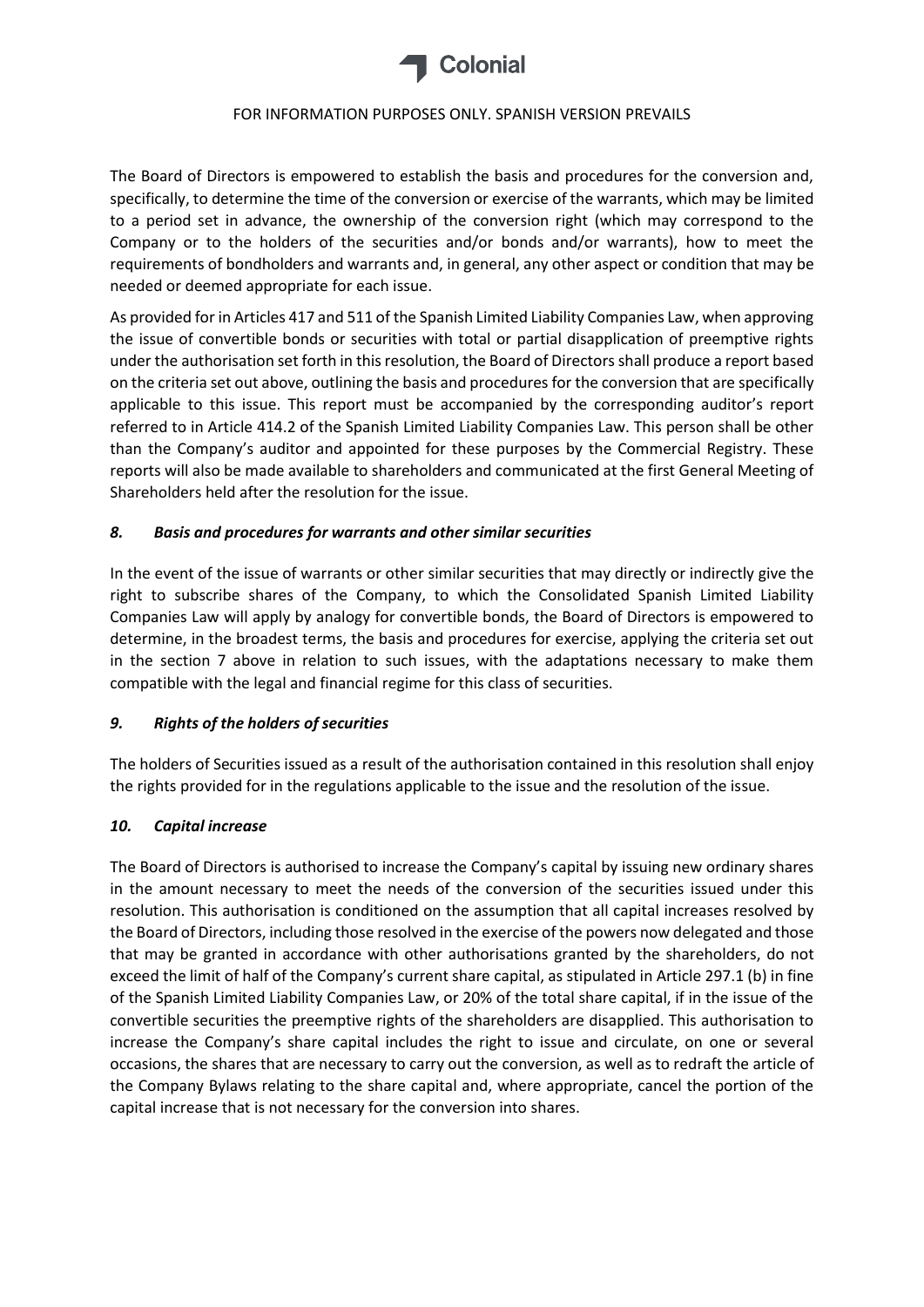

### *11. Admission to trading*

The Board of Directors has express authority for substitution by the Chairman, the CEO, the Secretary and Vice Secretary of the power to request admission to trading on official or unofficial secondary markets, organised or otherwise and either in Spain or abroad, of the shares issued by way of these delegated powers, as well as to undertake all such steps as required or appropriate to ensure the admission to trading by the relevant organisations on Spanish and foreign share markets.

The Board of Directors is also authorised to request the admission to trading of the new ordinary shares that may be issued to meet the requests for the conversion of shares made on the basis of this resolution on the Madrid and Barcelona stock exchanges and on any other markets in which the Company's shares are traded at the time of implementation of this resolution, and for them to be included on the Spanish Stock Market Interconnection System (SIBE).

In the event of a subsequent application for delisting, it is expressly placed on record that such application will be adopted with the same formalities as the application for admission, insofar as they are applicable, and, in such a case, the interest of the shareholders or bondholders who object or do not vote for the resolution under the terms set forth in the current legislation will be guaranteed. The Company is also subject to the rules that exist or may be issued in the future as regards stock exchanges and, especially, on the arrangement, permanence and delisting.

## *12. Delegation of powers*

Without prejudice to the delegations of specific powers contained in the foregoing sections (which must be understood to have been granted with express powers of delegation to the bodies and persons detailed herein), the Board of Directors is granted the broadest powers and the express powers of delegation to the Board members it deems appropriate, including the Secretary and the Vice Secretary to the Board, so that any of them, individually and with a single signature, might request such authorisations and adopt such resolutions as may be necessary or appropriate in order to comply with the legal regulations in force and the execution and successful conclusion of this resolution, including the performance of any formalities, the execution of any public or private documents, agency agreements, insurance, calculations and such other documents as may be required for the issue of securities of this nature, as well as such prospectuses as may be required in making use of the power of delegation under this resolution.

The approval of this resolution will entail the annulment, from the time when the proposed resolution is approved by the Shareholders at a General Meeting, of the unavailed portion of the foregoing resolution authorising the Board of Directors approved under item eleven on the agenda of the Company's Ordinary General Meeting of Shareholders on 24 April 2015.

# *Seven.- Authorisation to reduce the period for calling the extraordinary general meetings of Inmobiliaria Colonial, SOCIMI, S.A., in accordance with Article 515 of the Spanish Limited Liability Companies Law.*

In accordance with Article 515 of the recast text of the Spanish Limited Liability Companies Law, enacted by Legislative Royal Decree 1/2010, of 2 July, it is resolved to authorise and approve that the extraordinary general meetings held by Inmobiliaria Colonial, SOCIMI, S.A. (the **"Company"**) be called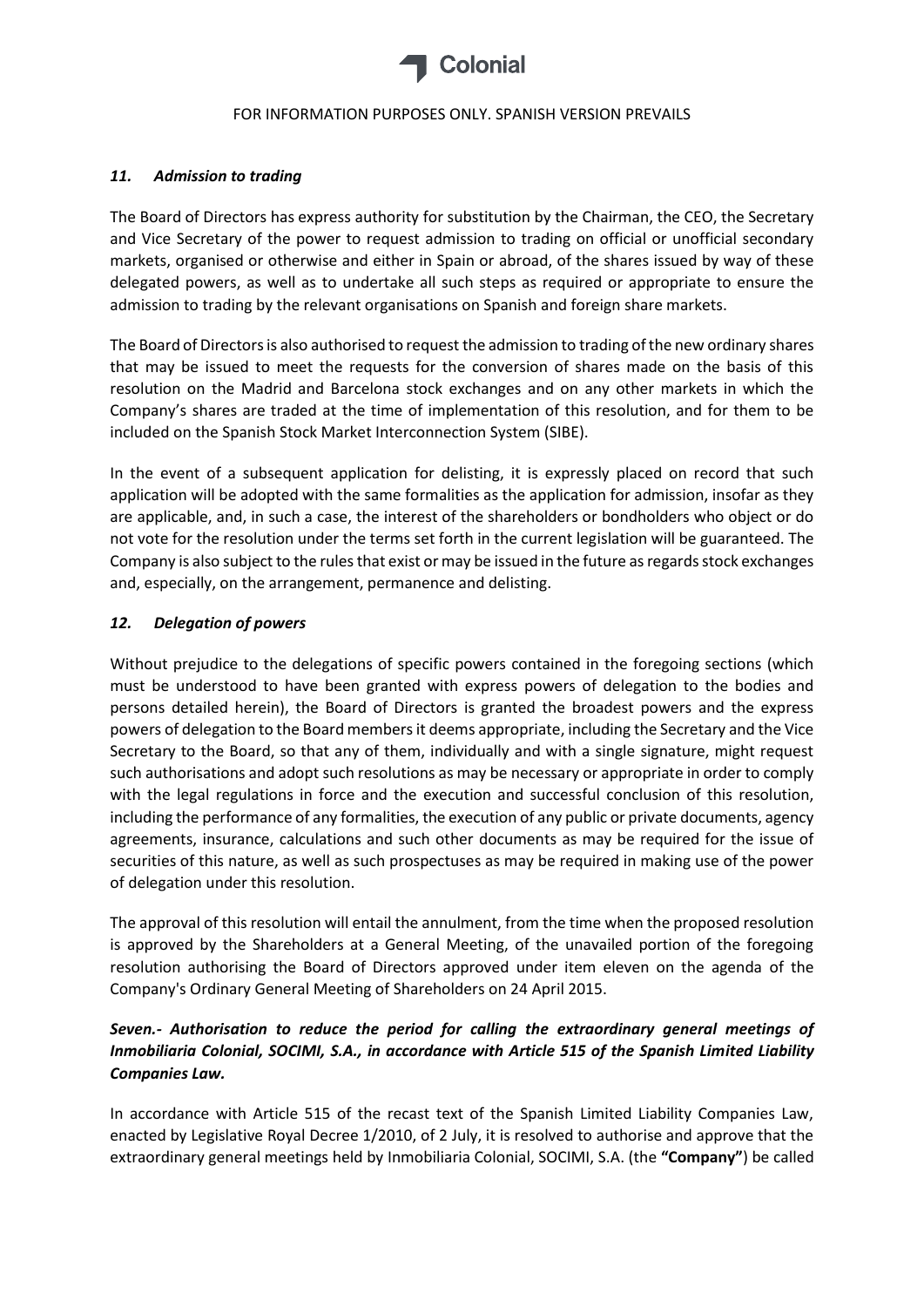

with at least 15 days' notice, provided that the Company offers shareholders the effective possibility of voting by electronic means accessible to all.

This authorisation is granted until the date of the Company's next Ordinary General Meeting of Shareholders.

## **IV. Items relating to the appointment and compensation of directors**

## *Eight.- Establishment of the number of members of the Board of Directors*

It is resolved to set the number of members of the Board of Directors of Inmobiliaria Colonial, SOCIMI, S.A. at 11 members, within the minimum and maximum number established in the Company Bylaws.

## *Nine.- Appointment and re-election of directors.*

**9.1. Appointment of Mr Javier López Casado as director of the Company, with the status of proprietary director.**

It is resolved, at the proposal of the Board of Directors and following a favourable report of the Appointments and Remuneration Committee, to appoint Mr Javier López Casado as a director of Inmobiliaria Colonial, SOCIMI, S.A., with the status of proprietary director, for the four-year statutory period as from the date of adoption of this resolution.

# **9.2. Re-election of Mr Juan José Brugera Clavero as director of the Company, with the status of executive director.**

It is resolved, at the proposal of the Board of Directors and following a favourable report of the Appointments and Remuneration Committee, to re-elect Mr Juan José Brugera Clavero as a director of Inmobiliaria Colonial, SOCIMI, S.A.,with the status of executive director, for the four-year statutory period as from the date of adoption of this resolution.

# **9.3. Re-election of Mr Pedro Viñolas Serra as director of the Company, with the status of executive director.**

It is resolved, at the proposal of the Board of Directors and following a favourable report of the Appointments and Remuneration Committee, to re-elect Mr Pedro Viñolas Serra as a director of Inmobiliaria Colonial, SOCIMI, S.A., with the status of executive director, for the four-year statutory period as from the date of adoption of this resolution.

# **9.4. Re-election of Mr Juan Carlos García Cañizares as director of the Company, with the status of proprietary director.**

At the proposal of the Board of Directors and following a favourable report from the Appointments and Remuneration Committee, it is resolved to re-elect Mr Juan Carlos García Cañizares as a director of Inmobiliaria Colonial, SOCIMI, S.A., with the status of proprietary director, for the four-year statutory period as from the date of adoption of this resolution.

# **9.5. Re-election of Ms Ana Sainz de Vicuña Bemberg as director of the Company, with the status of independent director.**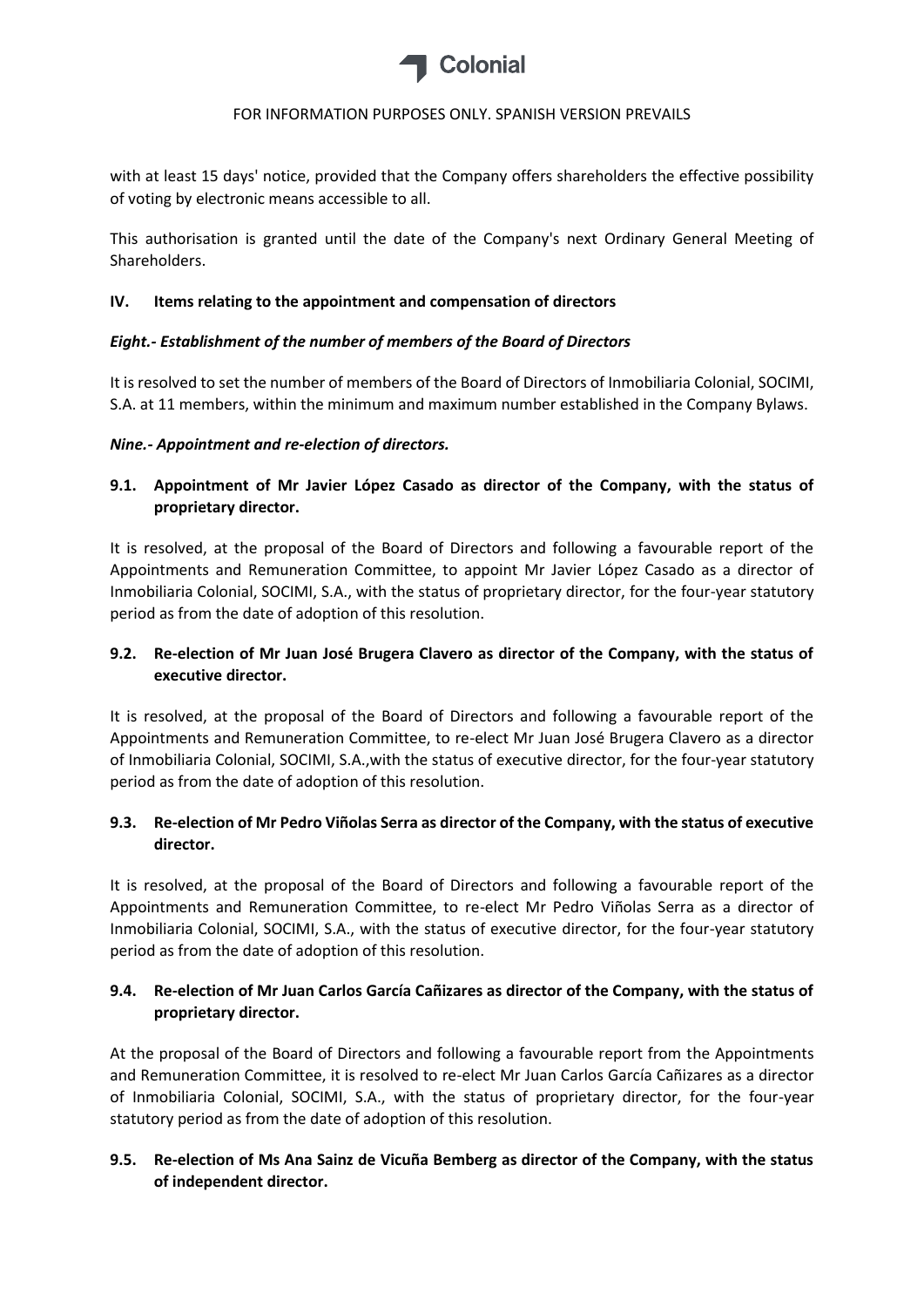

At the proposal of the Appointments and Remuneration Committee, it is resolved to re-elect Ms Ana Sainz de Vicuña Bemberg as a director of Inmobiliaria Colonial, SOCIMI, S.A., with the status of independent director, for the four-year statutory period as from the date of adoption of this resolution.

# **9.6. Re-election of Mr Carlos Fernández-Lerga Garralda as director of the Company, with the status of independent director.**

At the proposal of the Appointments and Remuneration Committee, it is resolved to re-elect Mr Carlos Fernández-Lerga Garralda as a director of Inmobiliaria Colonial, SOCIMI, S.A., with the status of independent director, for the four-year statutory period as from the date of adoption of this resolution.

## **9.7. Re-election of Mr Javier Iglesias de Ussel Ordís as director of the Company, with the status of independent director.**

At the proposal of the Appointments and Remuneration Committee, it is resolved to re-elect Mr Javier Iglesias de Ussel Ordís as a director of Inmobiliaria Colonial, SOCIMI, S.A., with the status of independent director, for the four-year statutory period as from the date of adoption of this resolution.

# **9.8. Re-election of Mr Luis Maluquer Trepat as director of the Company, with the status of independent director.**

At the proposal of the Appointments and Remuneration Committee, it is resolved to re-elect Mr Luis Maluquer Trepat as a director of Inmobiliaria Colonial, SOCIMI, S.A., with the status of independent director, for the four-year statutory period as from the date of adoption of this resolution.

# *Ten.- Voting, in an advisory capacity, on the Annual Remuneration Report of Directors of Inmobiliaria Colonial, SOCIMI, S.A. for 2017.*

It is resolved to approve, in an advisory capacity, the Annual Remuneration Report for Directors of Inmobiliaria Colonial, SOCIMI, S.A. for 2017, which has been made available to all shareholders at the time of calling the General Meeting.

### **V. Informative point**

# *Eleven.- Information to the General Meeting on the amendment of the Regulations of the Board of Directors of Inmobiliaria Colonial, SOCIMI, S.A.*

The shareholders are hereby informed of the amendment made to the Regulations of the Board of Directors of Inmobiliaria Colonial, SOCIMI, S.A., which has affected Article 1 thereof and whose sole purpose has been to adapt it to the new company name (Inmobiliaria Colonial, SOCIMI, S.A.).

### **VI. Item relating to the delegation of powers**

### *Twelve.- Delegation of powers*

It is resolved to expressly empower the Chairman of the Board of Directors of Inmobiliaria Colonial, SOCIMI, S.A. (the **"Company"**), Mr Juan José Brugera Clavero, the CEO, Mr Pedro Viñolas Serra, the Secretary to the Board, Mr Francisco Palá Laguna, and the Vice Secretary to the Board, Ms Nuria Oferil